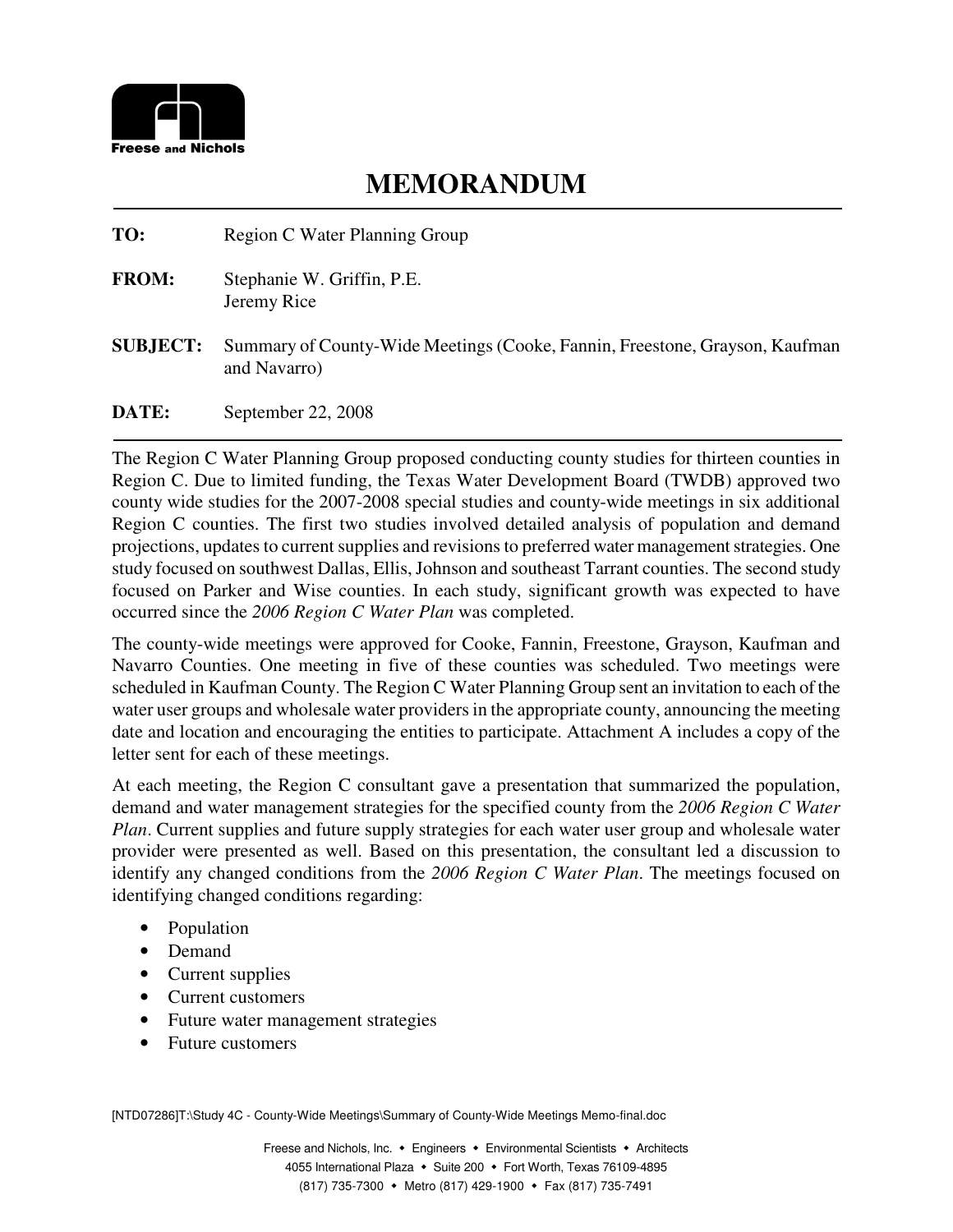MEMORANDUM TO REGION C WATER PLANNING GROUP Summary of County-Wide Meetings (Cooke, Fannin, Freestone, Grayson, Kaufman and Navarro) September 22, 2008 Page 2 of 4

Attachment B includes the detailed meeting notes for each county- wide meeting. This memorandum provides a summary of the discussion from each of the six county-wide meetings.

## **Cooke County Meeting**

The county-wide meeting for Cooke County was held on March 24, 2008. Seven people participated in this meeting. Discussion in the meeting included the need to consider the addition of three entities as water user groups: Callisburg WSC, Mountain Springs WSC, and ERA Community WSC. The groundwater used for gas drilling in the Barnett Shale is having a significant impact on local groundwater wells in the county. The development of the Barnett Shale was not included in the *2006 Region C Water Plan* because the drilling started near the completion of the *2006 Region C Water Plan*. This water use is categorized as mining demand, and it will be included in the 2011 Region C Water Plan. The amount of Lake Texoma water allocated to communities in Cooke County was questioned. This strategy needs further review for the 2011 Region C Water Plan. Lastly, some discussion was held on the topic of Oklahoma water for North Texas. The Oklahoma water is a strategy in the *2006 Region C Water Plan.* This strategy will be updated pending the outcome of a current lawsuit.

## **Fannin County Meeting**

The county-wide meeting for Fannin County was held on February 28, 2008. Approximately fifteen people participated in this meeting. During the discussion, the attendees were interested in the topic of Lake Ralph Hall water being used outside the county. Attendees of the meeting believe the population projections in the reservoir study do not accurately reflect current population trends. Additional discussion was held on the topic of Oklahoma water. The current plan includes water from Oklahoma, but at a later date and in a smaller amount than what water providers are currently pursuing.

## **Freestone County Meeting**

The county-wide meeting for Freestone County was held on March 6, 2008. Three attendees participated in this meeting. During the discussion, we learned that the City of Teague does not use water from Teague City Lake and has no water treatment plant facilities. Teague relies solely on the Carrizo-Wilcox aquifer. The City of Wortham no longer uses water from Lake Wortham. Wortham purchases water through Mexia, which is groundwater purchased from the Bistone Water Supply District (Limestone County). The City of Wortham does not have the ability to treat surface water. The strategy in the *2006 Region C Water Plan* showing water treatment plant expansions for the City of Wortham should be removed. The City of Fairfield may be interested in becoming a regional water supplier by selling water from Richland-Chambers Reservoir. Currently, Fairfield has as a contract with the Tarrant Regional Water District (TRWD) for 1.5 MGD. Neighboring communities expressed a desire for Fairfield to contract with TRWD for additional supplies before committing to the proposed regional system.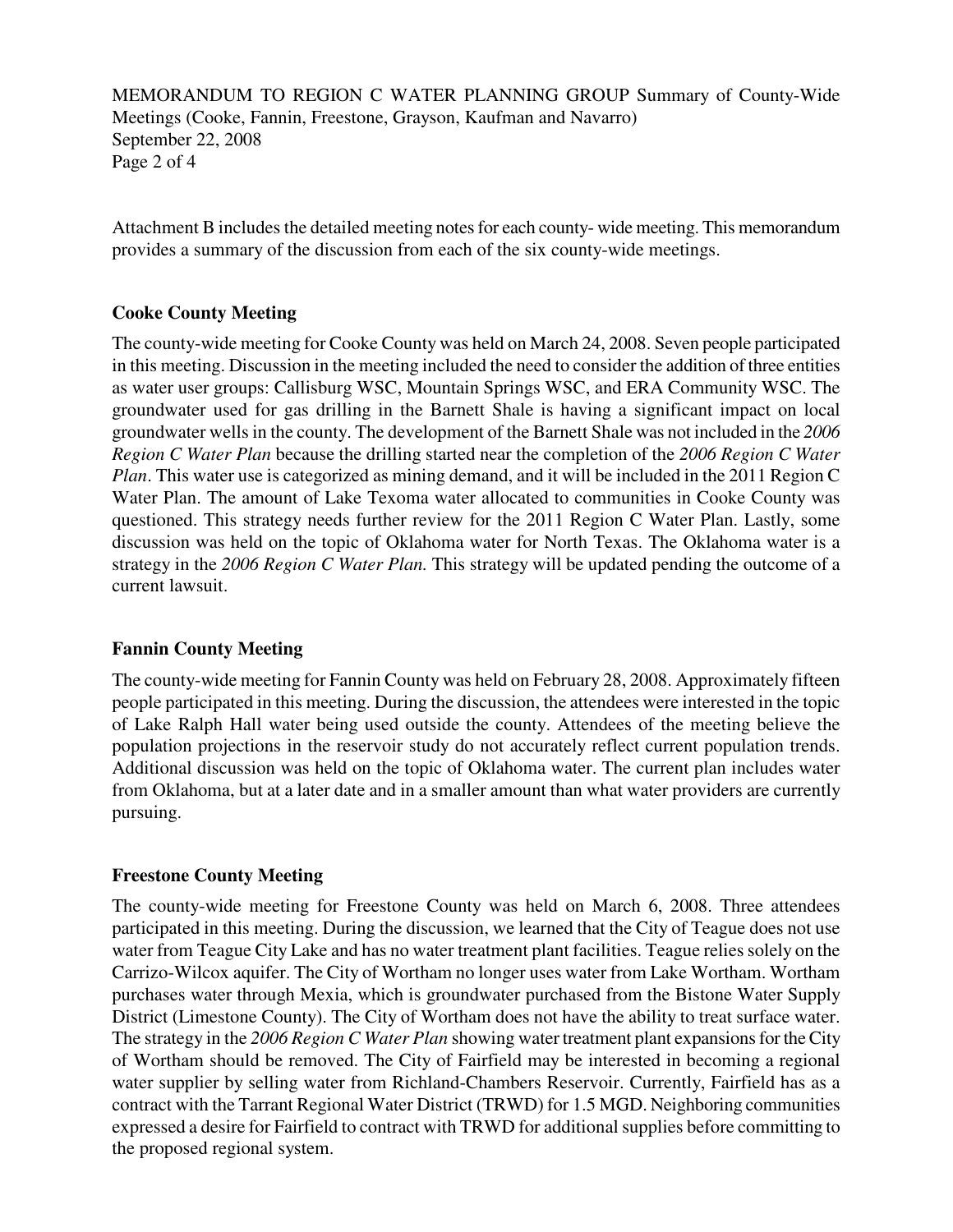MEMORANDUM TO REGION C WATER PLANNING GROUP Summary of County-Wide Meetings (Cooke, Fannin, Freestone, Grayson, Kaufman and Navarro) September 22, 2008 Page 3 of 4

#### **Grayson County Meeting**

The Grayson county-wide meeting was held on April 2, 2008. Approximately forty people attended this meeting. The issue of groundwater was mentioned by several attendees. The questions focused on the availability of groundwater as determined by the Groundwater Availability Model (GAM). The ability of cities to temporarily overdraft the aquifer in the *2006 Region C Water Plan* is intended to provide time for entities to convert from groundwater to surface water. The total groundwater supply from the model is less than what is currently being pumped. Thus, the available groundwater was distributed to all users at a smaller percentage than what they can actually produce. Several attendees disputed the amount of groundwater available according to the GAM. Questions were asked about the conservation strategies in the Region C Plan. The Oklahoma water was also discussed. The amount and the timing of the Oklahoma water management strategy may change based on the results of a current lawsuit.

#### **Kaufman County Meetings**

Two meetings were held for Kaufman County on March 14, 2008. The first meeting was held in the City of Terrell with one attendee and the second meeting was held in the City Kaufman with three participants.

At the meeting in Terrell, the City indicated that the population in Terrell is growing faster than the *2006 Region C Water Plan* projected. Terrell's industrial base is growing as well. Terrell is interested in developing reuse supply in the future.

At the meeting held in the City of Kaufman, it was suggested that the population projections for the county in the *2006 Region C Water Plan* were lower than the current population growth. The City of Crandall and the City of Terrell are both experiencing significant growth. Several water suppliers need to be considered for inclusion as stand-alone water user groups in the 2011 Region C Water Plan: Talty WSC, Forney Lake WSC, and Rose Hill SUD.

#### **Navarro County Meeting**

The Navarro county-wide meeting was held on March 6, 2008. Three people participated in this meeting. The population projections for the county from the *2006 Region C Water Plan* appear to remain appropriate. One significant change for the City of Corsicana is the timing of the pipeline to Richland-Chambers Reservoir. The *2006 Region C Water Plan* has the connection being completed in 2050. The pipeline is currently under construction and should be completed by the end of 2009. Corsicana is designing a new water treatment plant to treat this supply at the existing Lake Halbert Water Treatment Plant. The growth in water demand in Navarro County has been approximately 1 MGD every 10 years.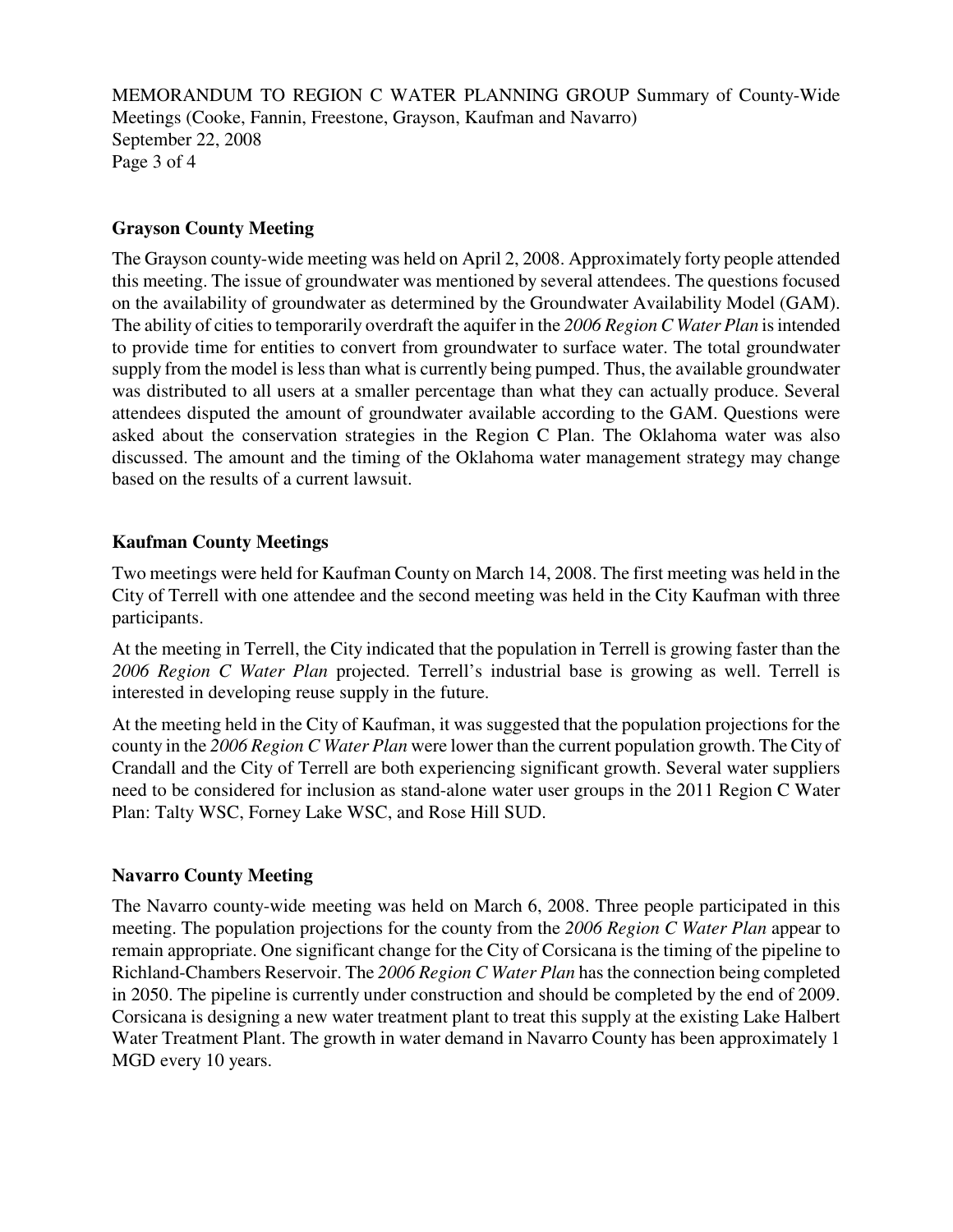MEMORANDUM TO REGION C WATER PLANNING GROUP Summary of County-Wide Meetings (Cooke, Fannin, Freestone, Grayson, Kaufman and Navarro) September 22, 2008 Page 4 of 4

## **Conclusions**

A number of topics were repeatedly discussed at the county-wide meetings. The western counties are concerned with the impact the oil and gas drilling is having on local groundwater supplies, as well as the increased mining demand being included in the 2011 Region C Water Plan. The situation with potential Oklahoma water being transported to Texas is of great interest in the region. The results of the current litigation could open new opportunities for raw water in the region. Population and demand projections in the *2006 Region C Water Plan* appear to underestimate current and projected growth in one of these counties. A number of recommended water management strategies need to be updated in the 2011 plan as well.

The participants at these meetings appreciated the opportunity to provide input into the planning effort. The consultants found the information obtained through these meetings to be very useful for the Region C water planning effort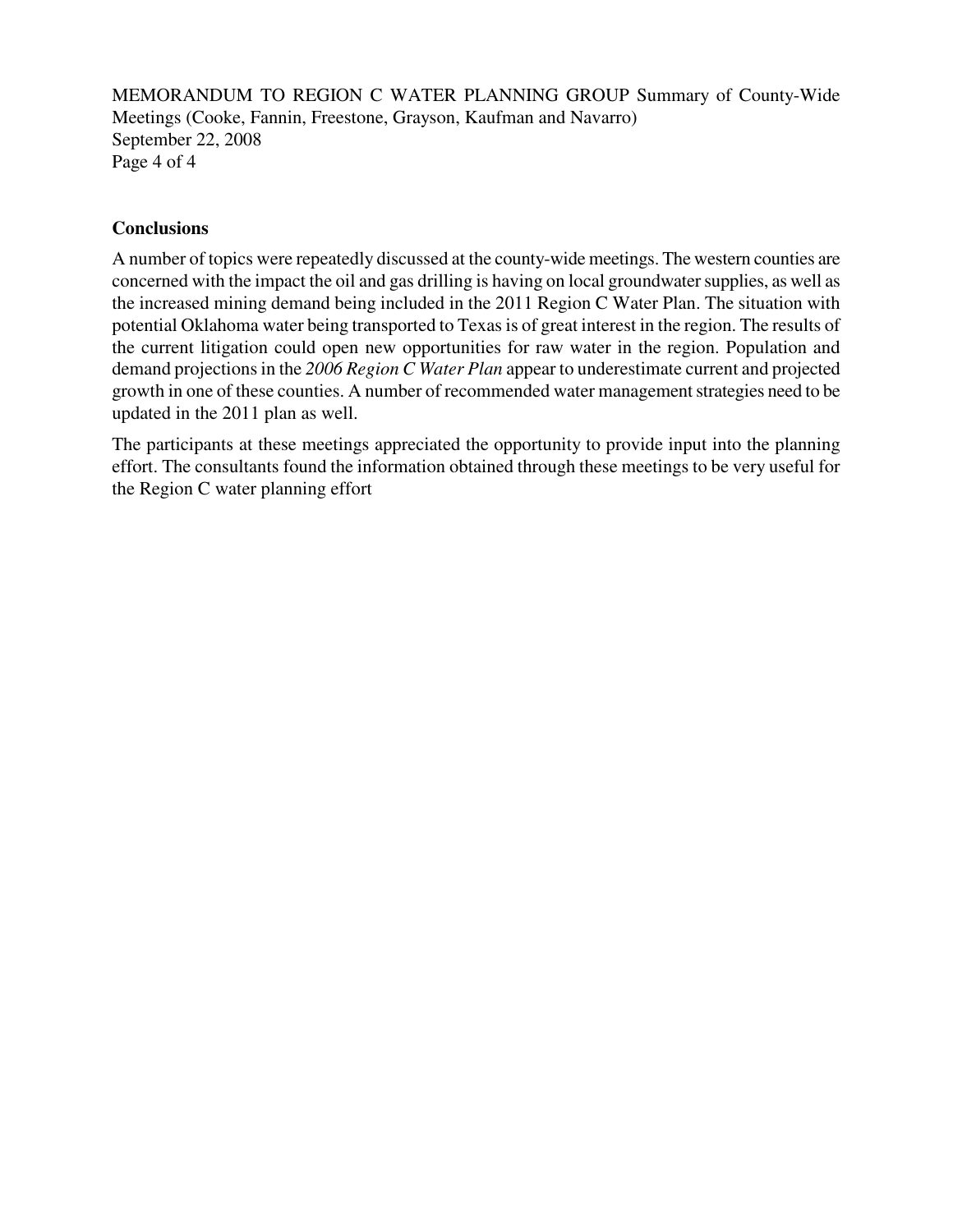## **ATTACHMENT A**  LETTERS INVITING WATER USER GROUPS AND WHOLESALE WATER PROVIDERS TO COUTY-WIDE MEETINGS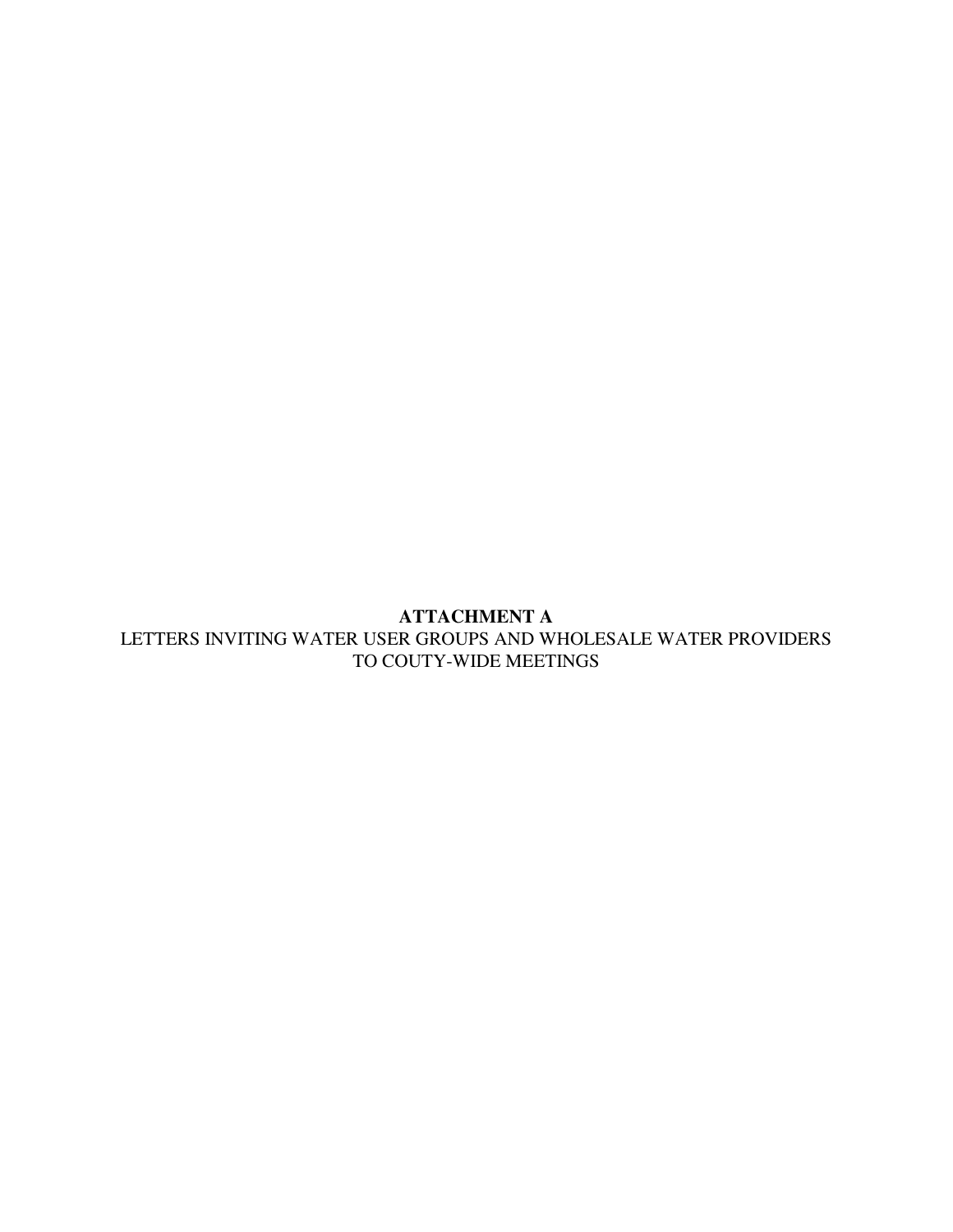Senate Bill One Third Round of Regional Water Planning - Texas Water Development Board

**Board Members** 

James M. Parks, Chair Jody Puckett, Vice-Chair Russell Laughlin, Secretary Steve Berry Jerry W. Chapman Frank Crumb Jerry Johnson **Bill Lewis** G. K. Maenius **Howard Martin** Jim McCarter Dr. Paul Phillips Irvin M. Rice Robert O. Scott Connie Standridge Jack Stevens Danny Vance Mary E. Vogelson Tom Woodward

March 10, 2008

Dear Cooke County Water Provider:

The Region C Water Planning Group is currently working on its third round of regional water planning. The focus of the Region C work for 2007-08 is special studies. The intent of these special studies is to bring the recommended strategies in the 2006 Region C Water Plan closer to fruition.

In 2007, the Region C Water Planning Group applied to the Texas Water Development Board (TWDB) for a number of special studies in the Region C area, including a Cooke County study. Due to budget constraints, the TWDB was unable to fund the full request. As a result, the Cooke County study was not funded. Region C was successful in obtaining funds to host a county-wide meeting in your county to discuss water planning issues.

The purpose of this county-wide meeting is to review the 2006 Region C Water Plan for the county and obtain information on changed conditions in your area. Changed conditions might include:

- More rapid growth than projected in the 2006 Plan  $\bullet$
- Slower growth than projected in the 2006 Plan
- Additional water management strategies that the area is considering
- Information on recommended strategies that are no longer being pursued.  $\bullet$

The consultant team for the Region C Water Planning Group is hosting a meeting to discuss these topics in a group setting with cities and water suppliers in your county. This meeting is scheduled for Monday, March 24, 2008 at 5:00 PM at the City of Gainesville Civic Center, 311 S Weaver Street, Gainesville, Texas.

The Region C Water Planning Group invites you (or a representative from your staff) to attend and participate in this meeting. The information you provide at this meeting will help the Planning Group determine the need for additional county studies for the 2009-2011 planning period.

If you have any questions about this meeting or the Region C Water Planning effort, please contact our consultant Stephanie Griffin of Freese and Nichols, Inc. at (817)735-7353 or by email at  $swa@freese.com$ . If you cannot attend the meeting but would like to provide input. please contact Stephanie by March 28, 2008. The Region C Water Planning Group appreciates your participation in the planning effort.

Sincerely,

James M Paul

James (Jim) M. Parks Chair, Region C Water Planning Group

Cc: Russell Laughlin, RCWPG Secretary Angela Masloff, Texas Water Development Board

 $c/\sigma$  NTMWD 505 E. Brown Street P.O. Box 2408 Wylie, Texas 75098-2408 972/442-5405 972/442-5405/Fax jparks@ntmwd.com www.regioncwater.org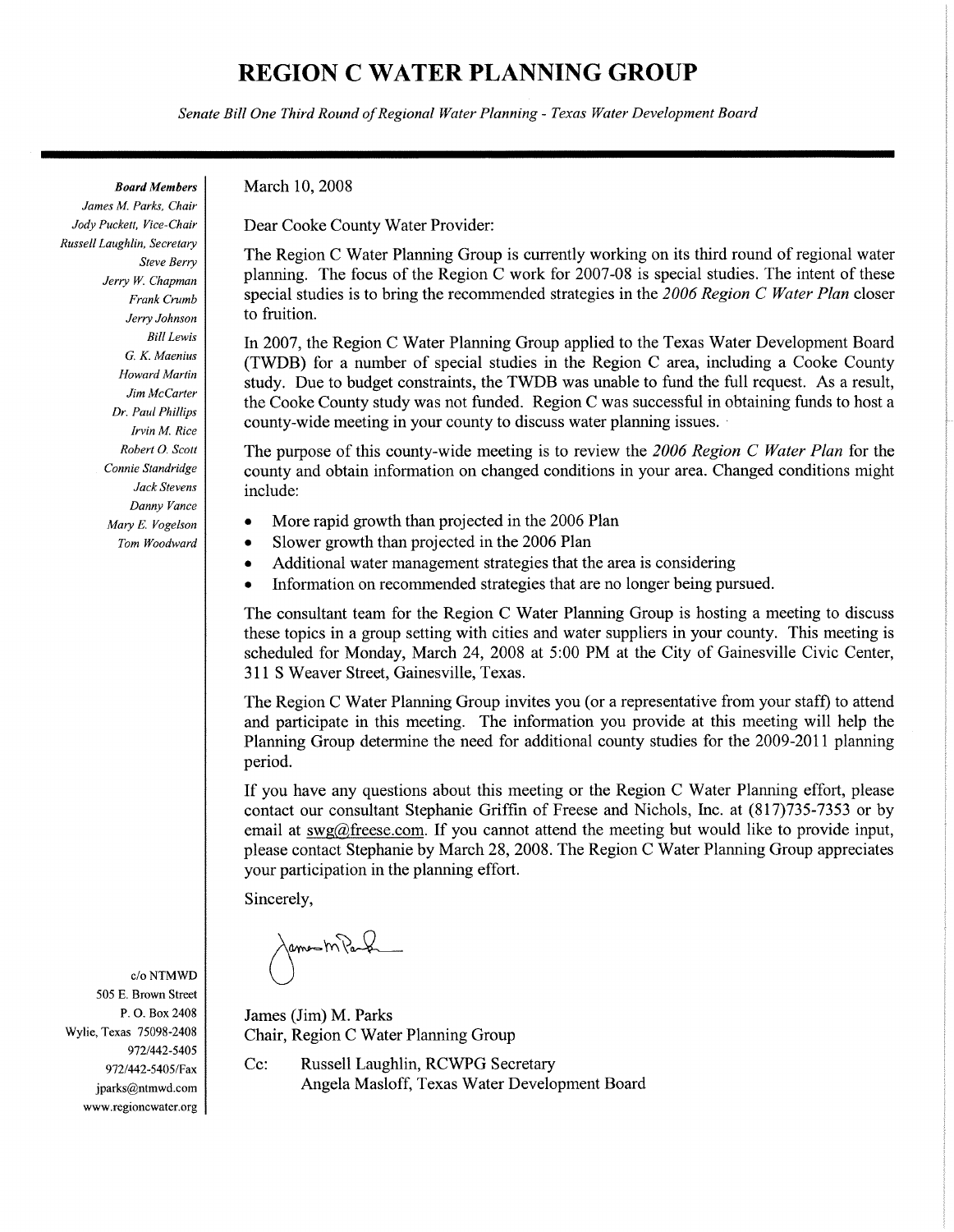*Senate Bill One Third Round of Regional Water Planning - Texas Water Development Board*

*Board Members*

*James M. Parks, Chair Jody Puckett, Vice-Chair Russell Laughlin, Secretary Steve Berry Jerry W. Chapman Frank Crumb Jerry Johnson Bill Lewis G. K. Maenius Howard Martin Jim McCarter Dr. Paul Phillips Irvin M. Rice Robert O. Scott Connie Standridge Jack Stevens Danny Vance Mary E. Vogelson Tom Woodward* February 20, 2008

Dear Fannin County Water Supplier:

The Region C Water Planning Group is currently working on its third round of regional water planning. The focus of the Region C work for 2007-08 is special studies. The intent of these special studies is to bring the recommended strategies in the *2006 Region C Water Plan* closer to fruition.

In 2007, the Region C Water Planning Group applied to the Texas Water Development Board (TWDB) for a number of special studies in the Region C area, including a Fannin County study. Due to budget constraints, the TWDB was unable to fund the full request. As a result, the Fannin County study was not funded. Region C was successful in obtaining funds to host a county-wide meeting in your county to discuss water planning issues.

The purpose of this county-wide meeting is to review the *2006 Region C Water Plan* for the county and obtain information on changed conditions in your area. Changed conditions might include:

- More rapid growth than projected in the 2006 Plan
- Slower growth than projected in the 2006 Plan
- Additional water management strategies that the area is considering
- Information on recommended strategies that are no longer being pursued.

The consultant team for the Region C Water Planning Group is hosting a meeting to discuss these topics in a group setting with cities and water suppliers in your county. This meeting is scheduled as part of the agenda for the Fannin County Water Board. The meeting is scheduled on Thursday, February 28, 2008 at 4:00 PM and will be held at 210 South Main Street, Bonham, Texas.

The Region C Water Planning Group invites you (or a representative from your staff) to attend and participate in this meeting. The information you provide at this meeting will help the Planning Group determine the need for additional county studies for the 2009-2011 planning period.

If you have any questions about this meeting or the Region C Water Planning effort, please contact our consultant Stephanie Griffin of Freese and Nichols, Inc. at (817)735-7353 or by email at swg@freese.com. If you cannot attend the meeting but would like to provide input, please contact Stephanie by March 14. The Region C Water Planning Group appreciates your participation in the planning effort.

Sincerely,

James M Park

James (Jim) M. Parks Chair, Region C Water Planning Group

Cc: Russell Laughlin, RCWPG Secretary Angela Masloff, Texas Water Development Board

c/o NTMWD 505 E. Brown Street P. O. Box 2408 Wylie, Texas 75098-2408 972/442-5405 972/442-5405/Fax jparks@ntmwd.com www.regioncwater.org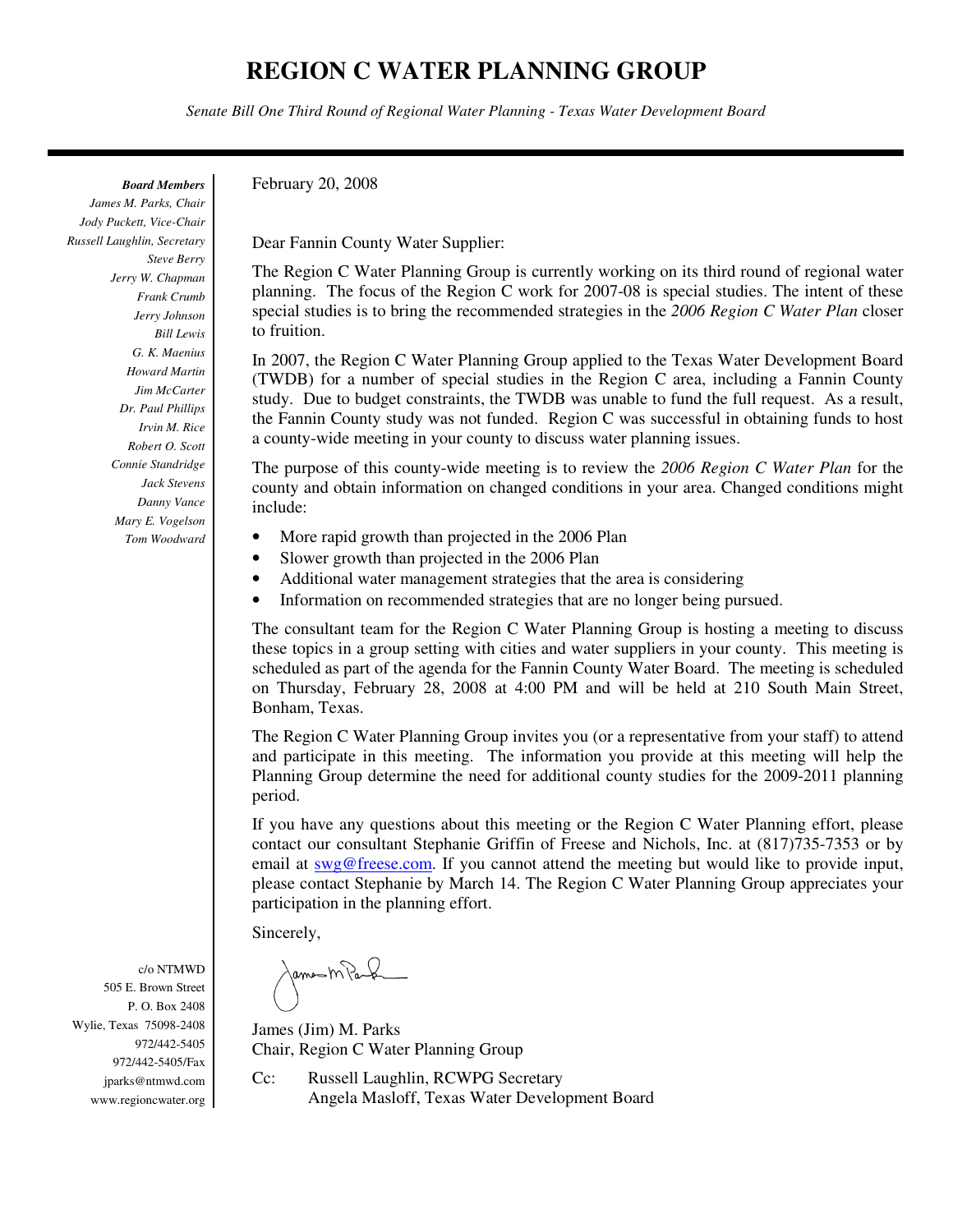*Senate Bill One Third Round of Regional Water Planning - Texas Water Development Board*

*Board Members* 

*James M. Parks, Chair Jody Puckett, Vice-Chair Russell Laughlin, Secretary Steve Berry Jerry W. Chapman Frank Crumb Jerry Johnson Bill Lewis G. K. Maenius Howard Martin Jim McCarter Dr. Paul Phillips Irvin M. Rice Robert O. Scott Connie Standridge Jack Stevens Danny Vance Mary E. Vogelson Tom Woodward*  February 25, 2008

Dear Freestone County Water Provider:

The Region C Water Planning Group is currently working on its third round of regional water planning. The focus of the Region C work for 2007-08 is special studies. The intent of these special studies is to bring the recommended strategies in the *2006 Region C Water Plan* closer to fruition.

In 2007, the Region C Water Planning Group applied to the Texas Water Development Board (TWDB) for a number of special studies in the Region C area, including a Freestone County study. Due to budget constraints, the TWDB was unable to fund the full request. As a result, the Freestone County study was not funded. Region C was successful in obtaining funds to host a county-wide meeting in your county to discuss water planning issues.

The purpose of this county-wide meeting is to review the *2006 Region C Water Plan* for the county and obtain information on changed conditions in your area. Changed conditions might include:

- More rapid growth than projected in the 2006 Plan
- Slower growth than projected in the 2006 Plan
- Additional water management strategies that the area is considering
- Information on recommended strategies that are no longer being pursued.

The consultant team for the Region C Water Planning Group is hosting a meeting to discuss these topics in a group setting with cities and water suppliers in your county. This meeting is scheduled for Thursday, March 6, 2008, at 6 PM at the Freestone County Courthouse, Room 203, 118 East Commerce, Fairfield, Texas.

The Region C Water Planning Group invites you (or a representative from your staff) to attend and participate in this meeting. The information you provide at this meeting will help the Planning Group determine the need for additional county studies for the 2009-2011 planning period.

If you have any questions about this meeting or the Region C Water Planning effort, please contact our consultant Stephanie Griffin of Freese and Nichols, Inc. at (817)735-7353 or by email at swg@freese.com. If you cannot attend the meeting but would like to provide input, please contact Stephanie by March 14. The Region C Water Planning Group appreciates your participation in the planning effort.

Sincerely,

James M Paul

James (Jim) M. Parks Chair, Region C Water Planning Group

Cc: Russell Laughlin, RCWPG Secretary Angela Masloff, Texas Water Development Board

505 E. Brown Street P. O. Box 2408 Wylie, Texas 75098-2408 972/442-5405 972/442-5405/Fax jparks@ntmwd.com www.regioncwater.org

c/o NTMWD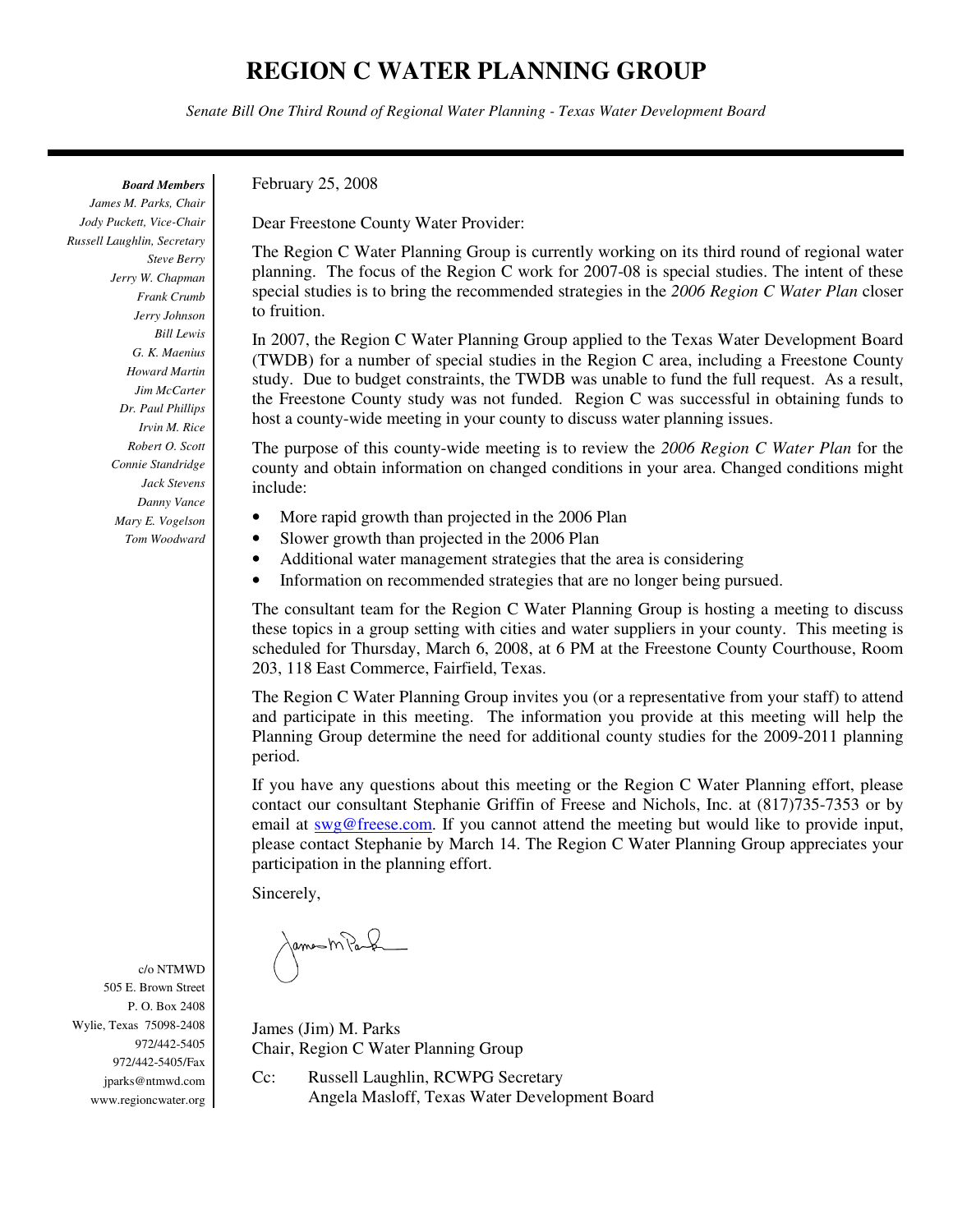Senate Bill One Third Round of Regional Water Planning - Texas Water Development Board

**Board Members** 

James M. Parks, Chair Jody Puckett, Vice-Chair Russell Laughlin, Secretary **Steve Berry** Jerry W. Chapman Frank Crumb Jerry Johnson **Bill Lewis** G. K. Maenius **Howard Martin** Jim McCarter Dr. Paul Phillips Irvin M. Rice Robert O. Scott Connie Standridge Jack Stevens Danny Vance Mary E. Vogelson Tom Woodward

c/o NTMWD 505 E. Brown Street P.O. Box 2408 Wylie, Texas 75098-2408 972/442-5405 972/442-5405/Fax jparks@ntmwd.com www.regioncwater.org March 24, 2008

Dear Grayson County Water Provider:

The Region C Water Planning Group is currently working on its third round of regional water planning. The focus of the Region C work for 2007-08 is special studies. The intent of these special studies is to bring the recommended strategies in the 2006 Region C Water Plan closer to fruition.

In 2007, the Region C Water Planning Group applied to the Texas Water Development Board (TWDB) for a number of special studies in the Region C area, including a Grayson County study. Due to budget constraints, the TWDB was unable to fund the full request. As a result, the Grayson County study was not funded. Region C was successful in obtaining funds to host a county-wide meeting in your county to discuss water planning issues.

The purpose of this county-wide meeting is to review the 2006 Region C Water Plan for the county and obtain information on changed conditions in your area. Changed conditions might include:

- More rapid growth than projected in the 2006 Plan  $\bullet$
- Slower growth than projected in the 2006 Plan
- Additional water management strategies that the area is considering
- $\bullet$ Information on recommended strategies that are no longer being pursued.

The consultant team for the Region C Water Planning Group is hosting a meeting to discuss these topics in a group setting with cities and water suppliers in your county. This meeting is scheduled for Wednesday, April 2, 2008 at 3:00 PM in the auditorium of the Center for Workplace Learning at Grayson County College, 6101 Grayson Drive, Denison, TX.

The Region C Water Planning Group invites you (or a representative from your staff) to attend and participate in this meeting. The information you provide at this meeting will help the Planning Group determine the need for additional county studies for the 2009-2011 planning period.

If you have any questions about this meeting or the Region C Water Planning effort, please contact our consultant Stephanie Griffin of Freese and Nichols, Inc. at (817)735-7353 or by email at  $swg@freese.com$ . If you cannot attend the meeting but would like to provide input, please contact Stephanie by April 7, 2008. The Region C Water Planning Group appreciates your participation in the planning effort.

Sincerely,

James MPark

James (Jim) M. Parks Chair, Region C Water Planning Group

Cc: Russell Laughlin, RCWPG Secretary Angela Masloff, Texas Water Development Board

attachments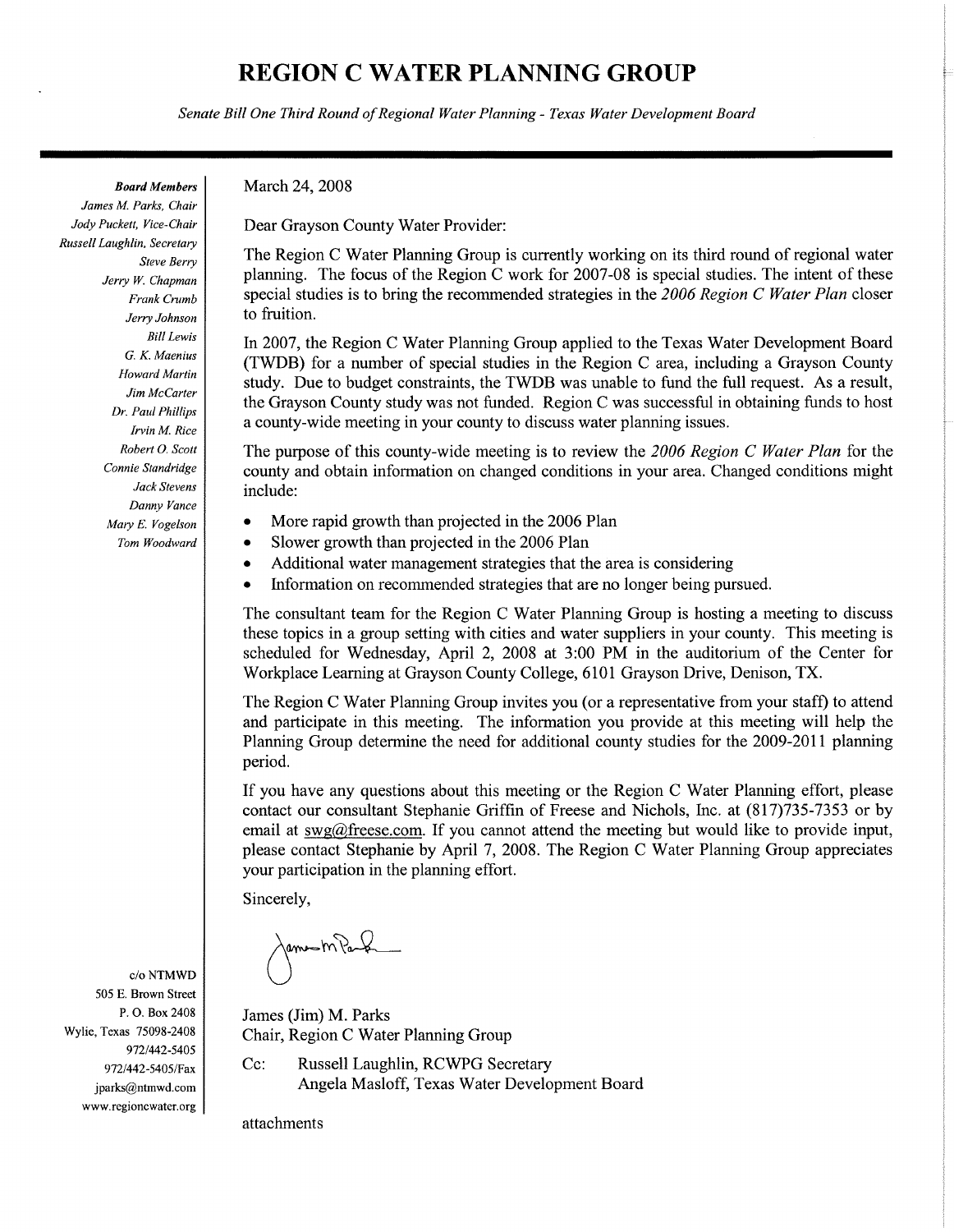*Senate Bill One Third Round of Regional Water Planning - Texas Water Development Board*

*Board Members* 

*James M. Parks, Chair Jody Puckett, Vice-Chair Russell Laughlin, Secretary Steve Berry Jerry W. Chapman Frank Crumb Jerry Johnson Bill Lewis G. K. Maenius Howard Martin Jim McCarter Dr. Paul Phillips Irvin M. Rice Robert O. Scott Connie Standridge Jack Stevens Danny Vance Mary E. Vogelson Tom Woodward* 

c/o NTMWD 505 E. Brown Street P. O. Box 2408 Wylie, Texas 75098-2408 972/442-5405 972/442-5405/Fax jparks@ntmwd.com www.regioncwater.org February 29, 2008

Dear Kaufman County Water Provider:

The Region C Water Planning Group is currently working on its third round of regional water planning. The focus of the Region C work for 2007-08 is special studies. The intent of these special studies is to bring the recommended strategies in the *2006 Region C Water Plan* closer to fruition.

In 2007, the Region C Water Planning Group applied to the Texas Water Development Board (TWDB) for a number of special studies in the Region C area, including a Kaufman County study. Due to budget constraints, the TWDB was unable to fund the full request. As a result, the Kaufman County study was not funded. Region C was successful in obtaining funds to host a county-wide meeting in your county to discuss water planning issues.

The purpose of this county-wide meeting is to review the *2006 Region C Water Plan* for the county and obtain information on changed conditions in your area. Changed conditions might include:

- More rapid growth than projected in the 2006 Plan
- Slower growth than projected in the 2006 Plan
- Additional water management strategies that the area is considering
- Information on recommended strategies that are no longer being pursued.

The consultant team for the Region C Water Planning Group is hosting two meetings to discuss these topics in a group setting with cities and water suppliers in your county. The meetings are scheduled for

- Friday, March 14, 2008 at 10 AM in the City of Terrell Council Chambers at 201 E. Nash St., Terrell, Texas
- Friday, March 14, 2008 at 2 PM in the City of Kaufman Fire Department Training Room at 301 S. Madison St., Kaufman, Texas

The Region C Water Planning Group invites you (or a representative from your staff) to attend and participate in either (or both) of these meetings. The same information will be presented at each meeting. The information you provide at these meetings will help the Planning Group determine the need for additional county studies for the 2009-2011 planning period.

If you have any questions about these meetings or the Region C Water Planning effort, please contact our consultant Stephanie Griffin of Freese and Nichols, Inc. at (817)735-7353 or by email at  $swg@freese.com$ . If you cannot attend one of the meetings but would like to provide input, please contact Stephanie by March 25, 2008. The Region C Water Planning Group appreciates your participation in the planning effort.

Sincerely,

James M Paul

James (Jim) M. Parks Chair, Region C Water Planning Group

Cc: Russell Laughlin, RCWPG Secretary Angela Masloff, Texas Water Development Board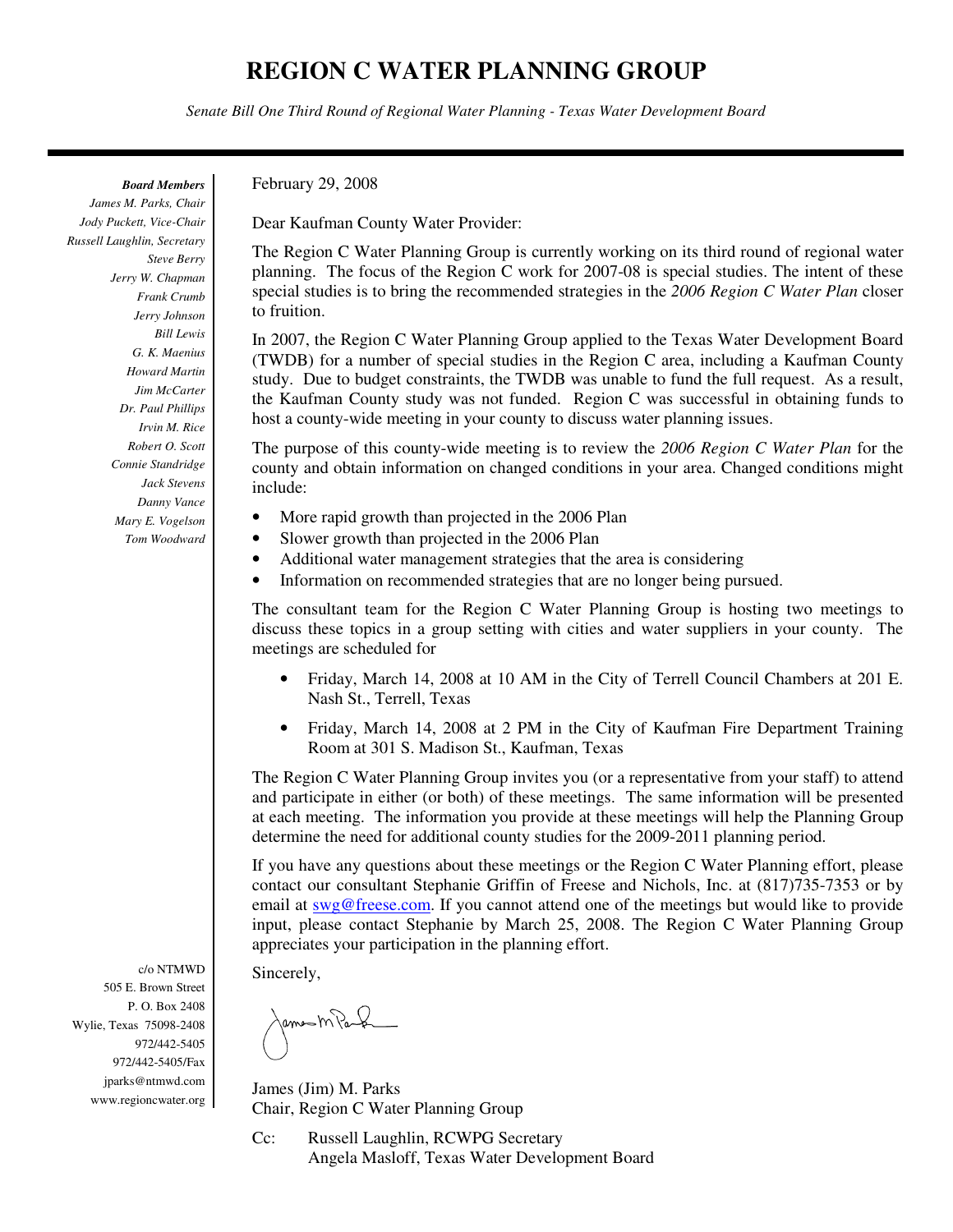*Senate Bill One Third Round of Regional Water Planning - Texas Water Development Board*

*Board Members* 

*James M. Parks, Chair Jody Puckett, Vice-Chair Russell Laughlin, Secretary Steve Berry Jerry W. Chapman Frank Crumb Jerry Johnson Bill Lewis G. K. Maenius Howard Martin Jim McCarter Dr. Paul Phillips Irvin M. Rice Robert O. Scott Connie Standridge Jack Stevens Danny Vance Mary E. Vogelson Tom Woodward* 

February 25, 2008

Dear Navarro County Water Supplier:

The Region C Water Planning Group is currently working on its third round of regional water planning. The focus of the Region C work for 2007-08 is special studies. The intent of these special studies is to bring the recommended strategies in the *2006 Region C Water Plan* closer to fruition.

In 2007, the Region C Water Planning Group applied to the Texas Water Development Board (TWDB) for a number of special studies in the Region C area, including a Navarro County study. Due to budget constraints, the TWDB was unable to fund the full request. As a result, the Navarro County study was not funded. Region C was successful in obtaining funds to host a county-wide meeting in your county to discuss water planning issues.

The purpose of this county-wide meeting is to review the *2006 Region C Water Plan* for the county and obtain information on changed conditions in your area. Changed conditions might include:

- More rapid growth than projected in the 2006 Plan
- Slower growth than projected in the 2006 Plan
- Additional water management strategies that the area is considering
- Information on recommended strategies that are no longer being pursued.

The consultant team for the Region C Water Planning Group is hosting a meeting to discuss these topics in a group setting with cities and water suppliers in your county. This meeting is scheduled for 2 PM on Thursday, March 6, 2008 at the Corsicana Government Center at 200 North  $12<sup>th</sup>$  Street, Corsicana, TX 75110.

The Region C Water Planning Group invites you (or a representative from your staff) to attend and participate in this meeting. The information you provide at this meeting will help the Planning Group determine the need for additional county studies for the 2009-2011 planning period.

If you have any questions about this meeting or the Region C Water Planning effort, please contact our consultant Stephanie Griffin of Freese and Nichols, Inc. at (817)735-7353 or by email at swg@freese.com. If you cannot attend the meeting but would like to provide input, please contact Stephanie by March 14, 2008. The Region C Water Planning Group appreciates your participation in the planning effort.

Sincerely,

James M Paul

James (Jim) M. Parks Chair, Region C Water Planning Group

Cc: Russell Laughlin, RCWPG Secretary Angela Masloff, Texas Water Development Board

505 E. Brown Street P. O. Box 2408 Wylie, Texas 75098-2408

c/o NTMWD

972/442-5405 972/442-5405/Fax jparks@ntmwd.com www.regioncwater.org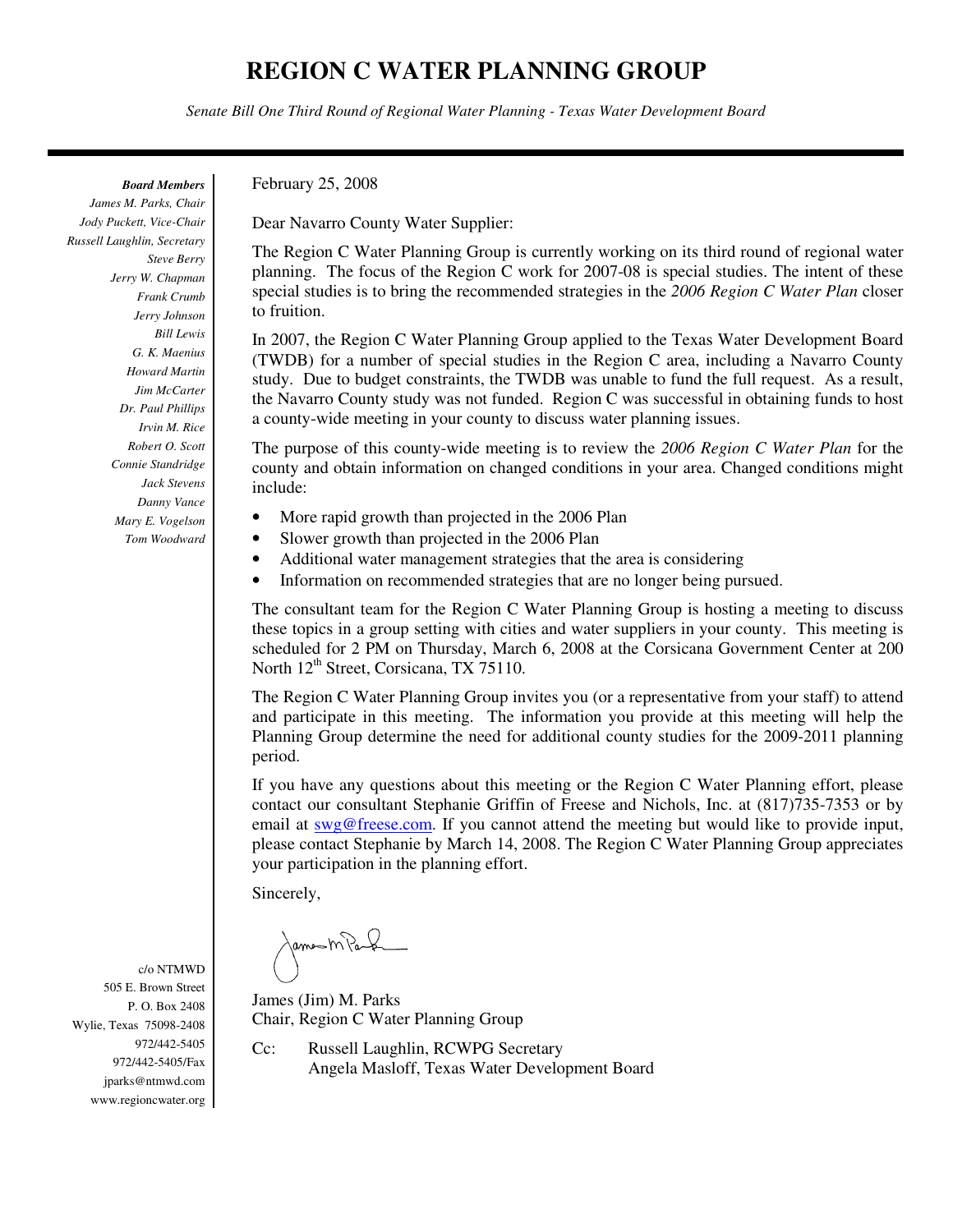## **ATTACHMENT B**  COUNTY-WIDE MEETING NOTES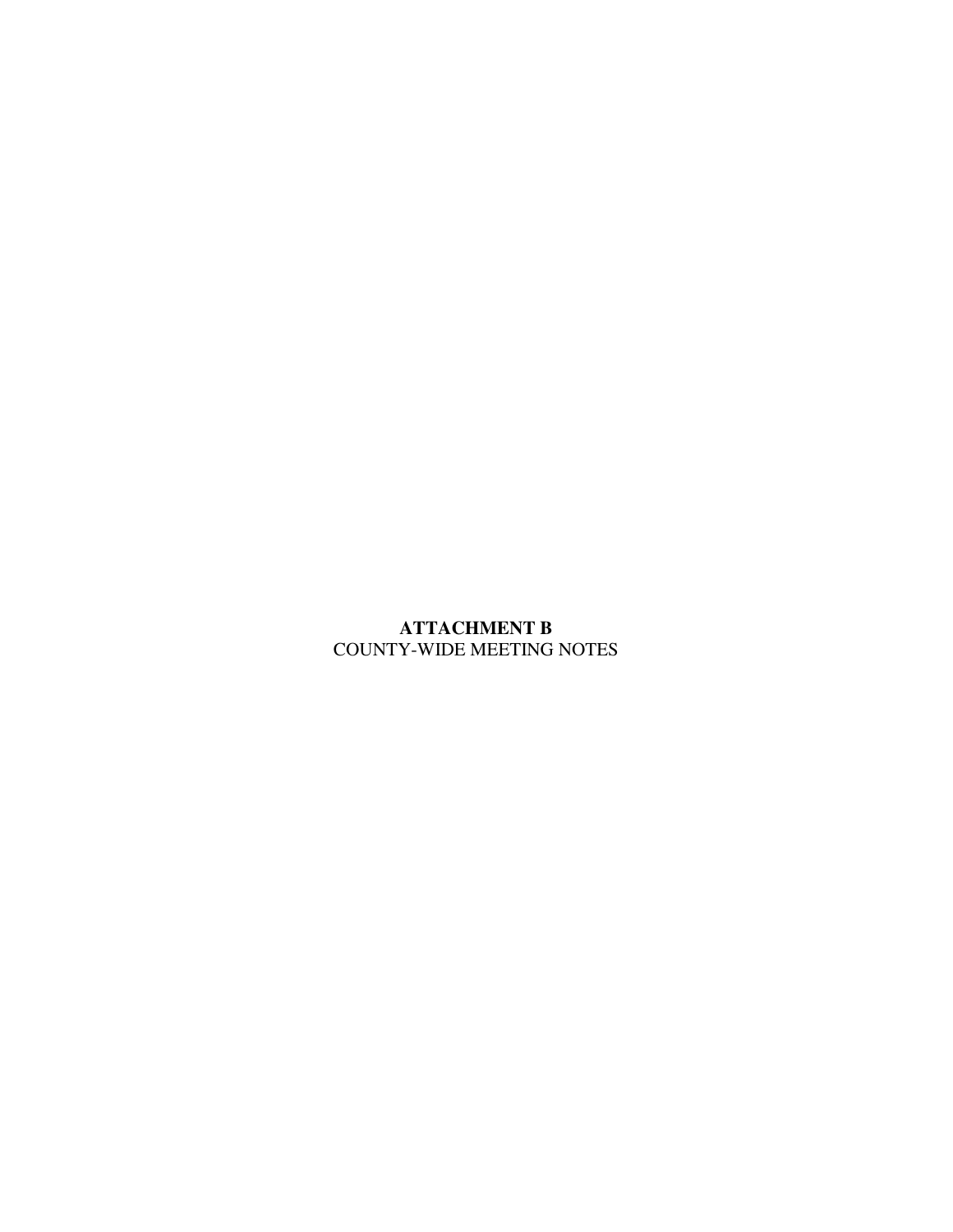

# **TO: Region C Water Planning Group**

**FROM:** Stephanie Griffin

- **SUBJECT:** Notes from Cooke County-Wide Meeting Held in Gainesville at 5:00 PM on March 24, 2008
- **DATE:** March 30, 2008

The following people attended the Cooke-County Meeting:

Ronnie Young, Kiowa Homeowner WSC Bill Freeman, Cooke County Judge Al Smith, Cooke County Commissioner Stan Endres, City of Muenster Jerry Chapman, Greater Texoma Utility Authority Ron Sellman, City of Gainesville Barry Sullivan, City of Gainesville John Minahan, Alan Plummer Associates, Inc. (APAI) Stephanie Griffin of Freese and Nichols, Inc. (FNI)

I provided a presentation summarizing the population and demand projections, current supplies, and recommended water management strategies included in the 2006 Region C Water Plan for Cooke County. The following summarizes our discussion during the meeting.

The group suggested that Callisburg WSC, Mountain Springs WSC, and ERA Community WSC might qualify as water user groups. Callisburg WSC provides water to the northeast portion of the county, although the population in the City of Callisburg itself is fairly small. Mountain Springs WSC provides water to the southeast part of the county. ERA WSC has approximately 160 connections. Judge Freeman noted that four additional MUDs are trying to form in the county. They did not make it through the last legislative session.

Jerry Chapman noted that if any of the communities are planning to seek funding from the Texas Water Development Board for water supply projects, the projects must be included in the regional water plan.

Commissioner Smith noted that the development of the Barnett Shale has had a significant impact on groundwater supplies in the county. He asked if this was represented in the current plan. I responded that the water demand associated with the development of the Barnett Shale is considered "mining demand". I explained that the 2006 Plan did not include this demand because the development of the Barnett Shale was just getting started when we wrapped up the 2006 Plan. The

[NTD07286]T:\Study 4C - County-Wide Meetings\Cooke\Meeting notes -Cooke County 3-24-08.doc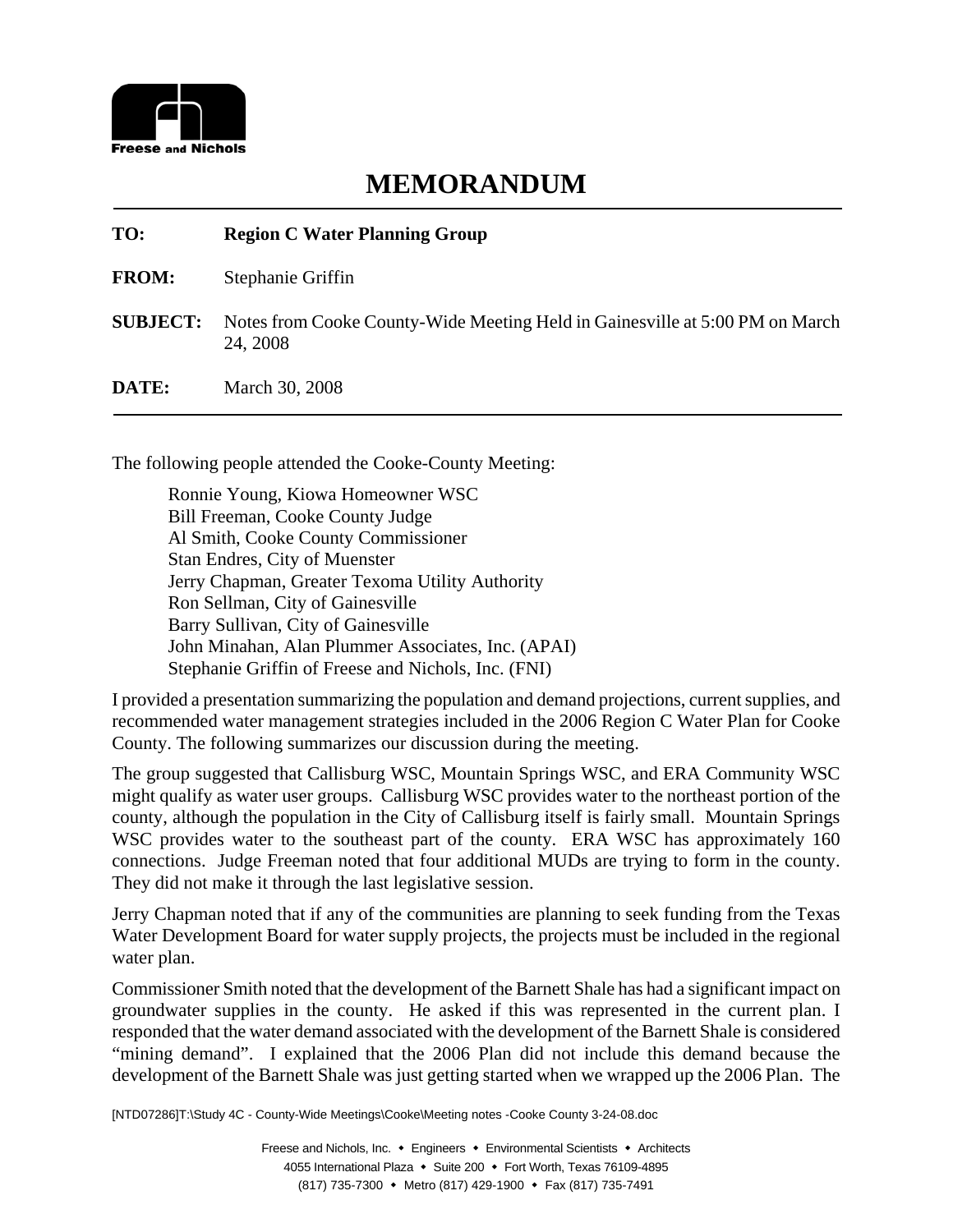Notes from Cooke County-Wide Meeting Held in Gainesville at 5:00 PM on March 24, 2008 March 30, 2008 Page 2 of 2

mining demand associated with the Barnett Shale will be included in the 2011 Plan. At this time, we plan to use the demands that were developed in the 2007 update to the Trinity GAM to account for this water use.

In our discussion of current supplies and recommended water management strategies, we discussed the following updates:

- In addition to the current supplies shown, Gainesville also has a direct reuse project that irrigates two of its parks.
- Reuse for golf course irrigation should be added for Lindsay and Kiowa Homeowners WSC. The group agreed that anyone adding new golf courses should have reuse as a water management strategy.
- One of the strategies for Valley View is to purchase water from Bolivar WSC. The question was raised as to whether or not this is a realistic strategy. Bolivar WSC needs more water than it currently has.
- Bolivar WSC has recently approached Gainesville for water.
- A question was also raised about the allocation of Lake Texoma water to communities in Cooke County. We need to review this strategy for the 2011 Plan.

A question was raised about the Oklahoma water. Jerry responded that this strategy is in the Region C Water Plan. He noted that the Tarrant Regional Water District is currently suing the State of Oklahoma regarding the moratorium on selling water out-of-state. I added that the results of this case could have a significant impact on the future water supplies for North Texas.

Jerry Chapman then led a discussion on the status of the TCEQ-required groundwater conservation district in the area. It was noted that Cooke County overlies the outcrop of the Trinity aquifer. It was also noted that the creation of such a district would not be funded by an ad valorem tax in Cooke County because the voters would not support such a tax. The TCEQ hearing is scheduled for May 12 in Austin.

Follow-Up Activities for Stephanie: (Responses provided in *italics*.)

• Check on average day supplies provided by Callisburg WSC, Mountain Springs, and ERA WSC. Should they be included as WUGs in the 2011 Plan? *The following information is*  based on the TCEO Utility database. Callisburg WSC supplies an average day demand of *0.177 MGD and 550 meters. Mountain Springs WSC currently has an average day demand of 0.279 MGD with 815 connections. ERA WSC has a current average day demand of 0.018 MGD with 134 connections. Mountain Springs WSC should be included as a WUG in the 2011 Plan. The growth in the Callisburg WSC should be monitored over time as it will likely meet the TWDB definition of a WUG in the near future.*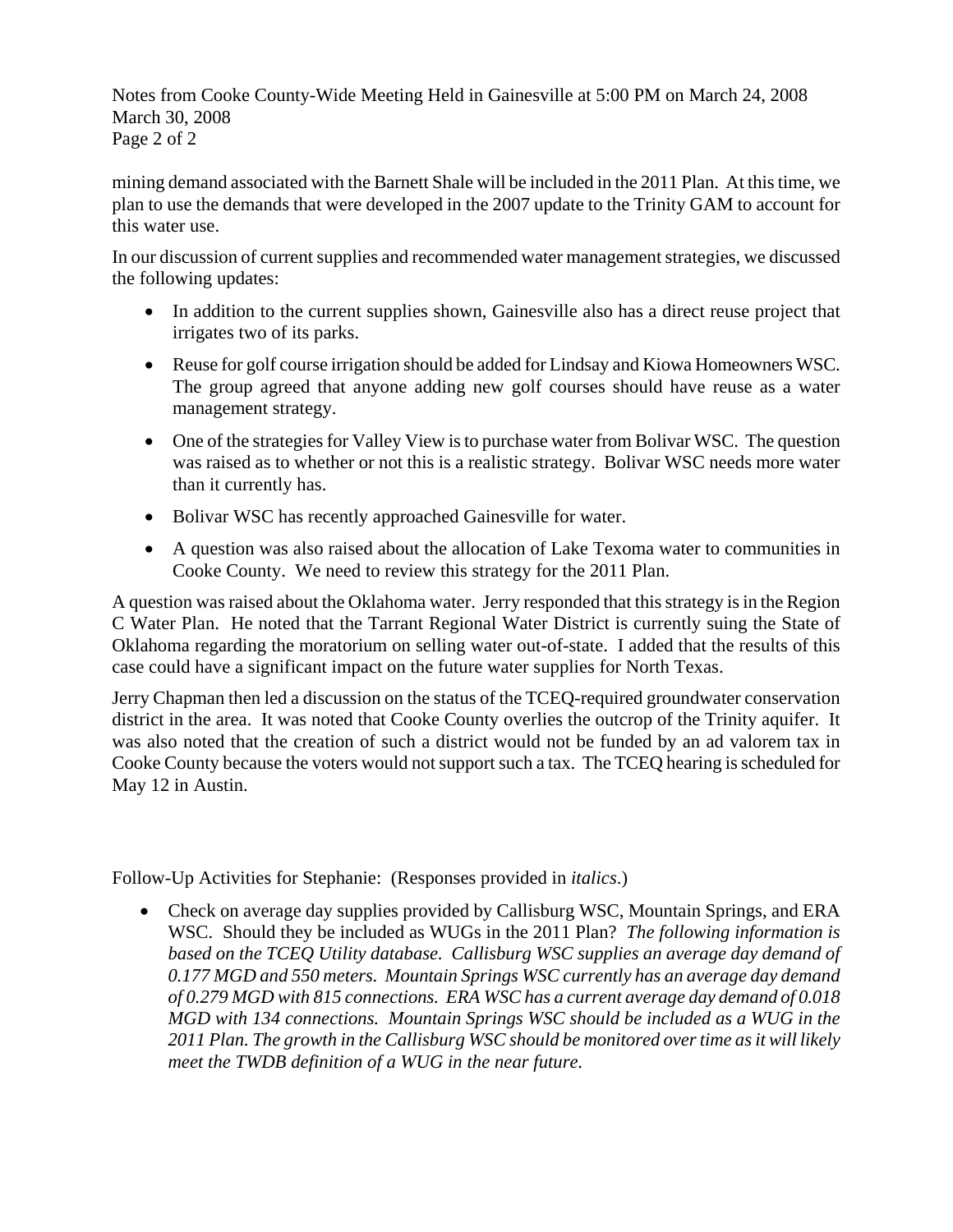

#### **TO:** File

**FROM:** Tom Gooch, P.E.

**SUBJECT:** Notes on Region C Fannin County Presentation at the Fannin County Water Supply Agency Meeting Held at 4 PM in Bonham on February 28, 2008

**DATE:** February 29, 2008

Those in attendance:

Ronnie Ford, Chairman of Agency (City of Bonham) Mark Newhouse, Agency Member (Bois d'Arc Creek MUD) Kent Smith, Agency Member (Gober MUD) John Keen, Agency Member (Southwest Fannin County SUD) David Nolen, Agency Member (City of Leonard) Harold Latham, Agency Member (Fannin County) Millard Brent, Agency Member (Dodd City) Jim Boreham, Agency Member (Lannius WSC) Charles Avalon, Candidate for County Judge Pat Hilliard, Fannin County Commissioner Roselle Fowler, Reporter Two members of general public Jerry Chapman, GTUA John Mihahan, APAI Tom Gooch, FNI Stephanie Griffin, FNI

- 1. The Authority conducted general business.
- 2. Stephanie Griffin made a presentation on Region C Planning.
- 3. Questions:

Commissioner Hilliard: Isn't most of Ralph Hall Lake going out of the county? *Yes, that's what we planned in the 2006 Region C report. Jerry Chapman pointed out that projects in the plan will be built only if they can be permitted.*

Mark Newhouse: Have you all changed your thinking since you first started: Are population projections going up? *The projections for Fannin County went up between Phase 1 and Phase 2.* 

[NTD07286] T:\Study 4C - County-Wide Meetings\Fannin County\Fannin County MtgMemo 02-28-08.doc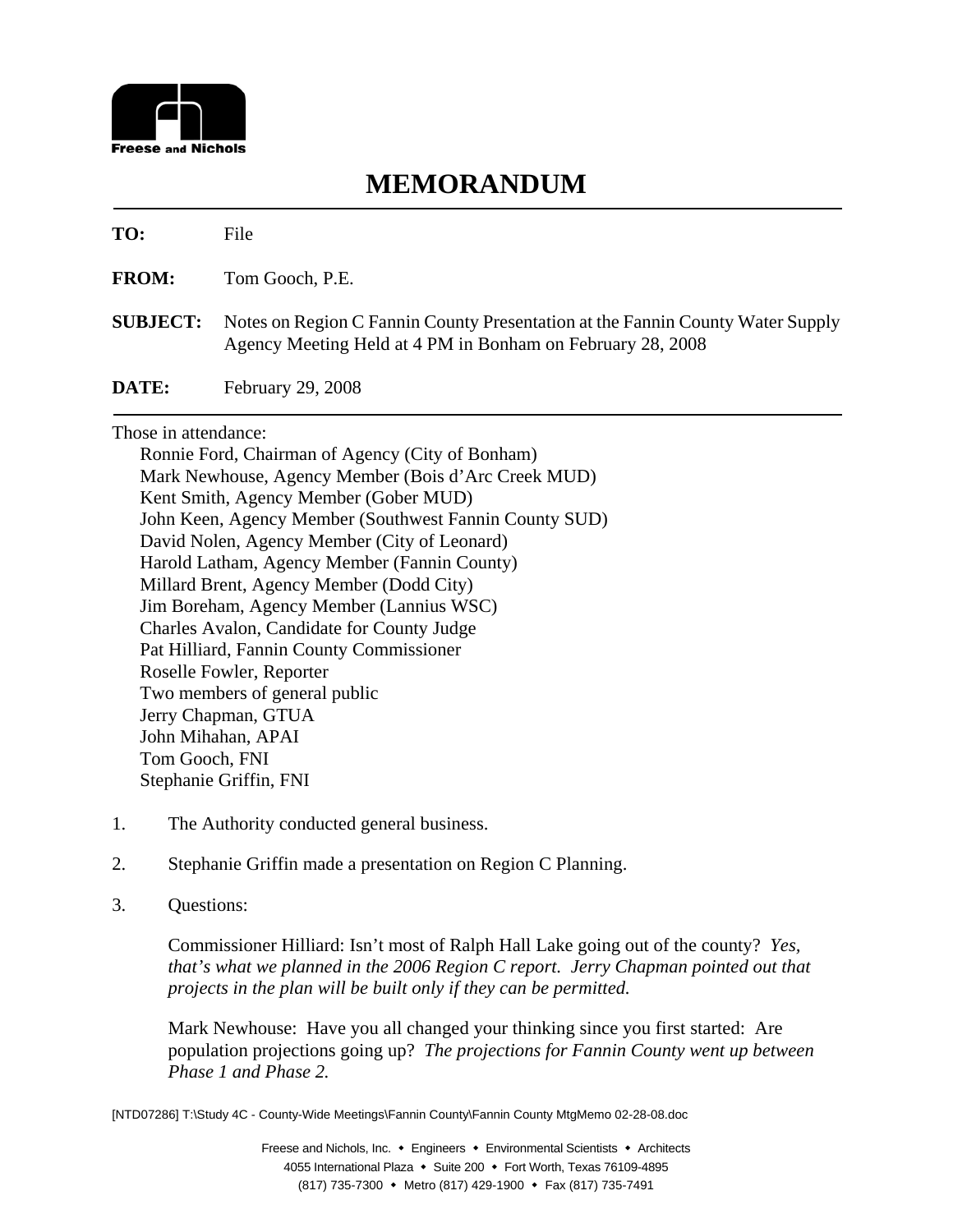Region C Plan Notes on February 28, 2008 Fannin County Meeting February 29, 2008 Page 2 of 2

> Agency member: I don't believe we are overdrafting the aquifer. *The yield is based on Groundwater Availability Models (GAMs). The planning group does not enforce the plan.*

Commissioner Hilliard: The plan doesn't account for smaller WSCs. *The TWDB defined 0.25 mgd average day supplier to be a water user group in the plan.* 

Ronnie Ford: Plan depends on Lower Bois d'Arc Creek Reservoir.

Agency Member: I doubt the population growth figures for the county. I think the growth will be slower. We haven't gotten back to 1910 population. *We will be looking at population but may not make significant changes.* 

Agency Member: What about water from Oklahoma? *There is some Oklahoma water in the plan. However, we had a smaller amount of water and a later date than the water providers are currently pursuing.* 

4. Jerry Chapman made a presentation on groundwater and groundwater districts.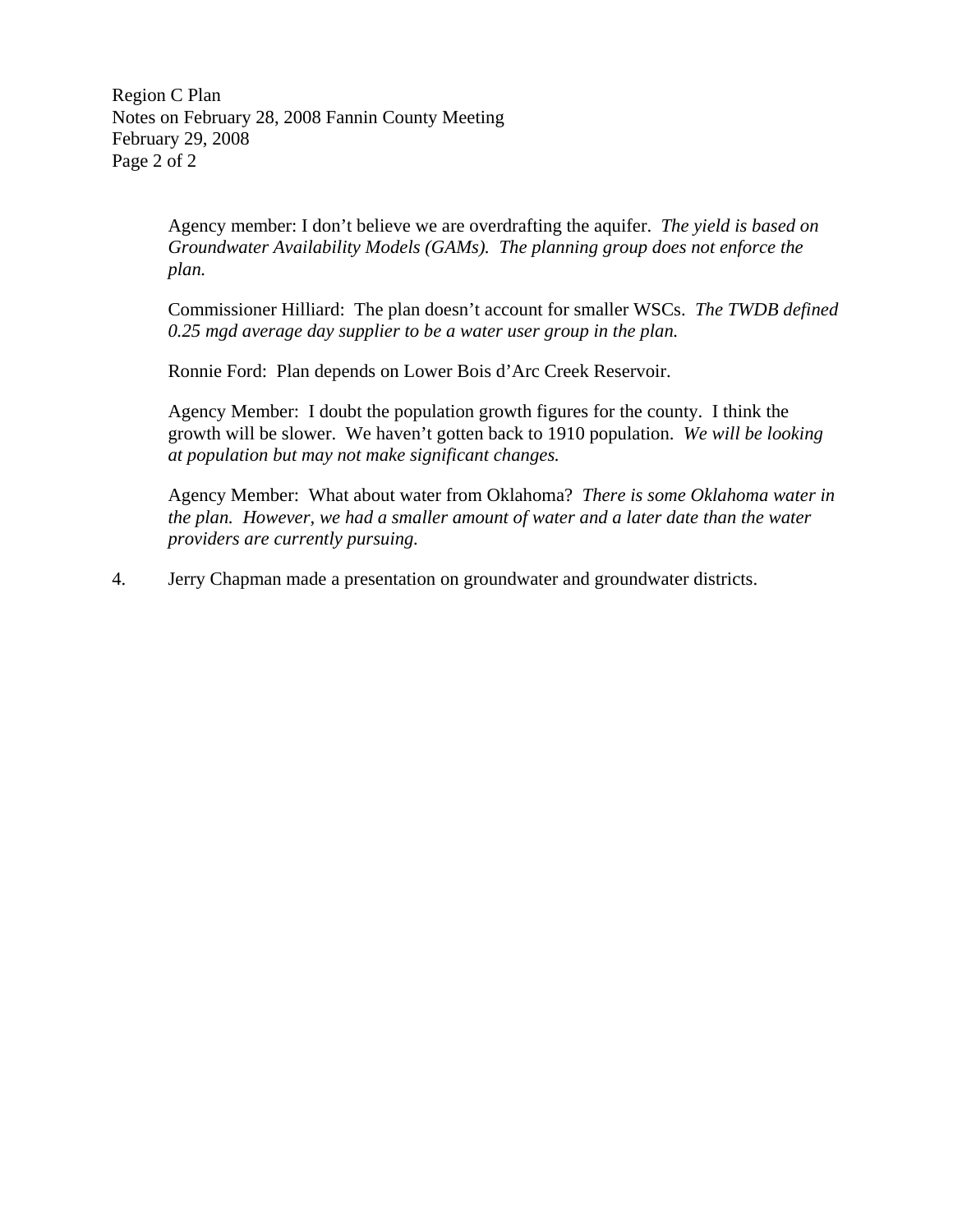

#### **TO: Region C Water Planning Group**

**FROM:** Stephanie Griffin

**SUBJECT:** Notes from Freestone County-Wide Meeting Held in Fairfield at 6:00 PM on March 6, 2008

**DATE:** March 12, 2008

The following people attended the meeting:

Connie Standridge, Region C Water Planning Group Robert Gresham, Mid-East Texas Groundwater Conservation District Jim Wits, Flo Community WSC Stephanie Griffin of Freese and Nichols, Inc. (FNI)

I provided a presentation summarizing the population and demand projections, current supplies, and recommended water management strategies included in the 2006 Region C Water Plan for Freestone County. The following summarizes our discussion during the meeting.

Jim told us that FLO WSC has approximately 1,450 connections; approximately 100 of those are in Freestone County.

A question was raised as to how the water demand of livestock was determined. I explained that the Texas Water Development Board developed the livestock demands using headcounts of various kinds of animals and the water needs per animal to develop a demand. Connie told us that the Texas Department of Agriculture takes a livestock census every year and asked if this information is being considered in the demands. I will look into this.

The City of Teague does not use water from Teague City Lake (zero firm yield based on WAM) and has no water treatment plant facilities. Teague relies solely on the Carrizo-Wilcox aquifer.

Jim is the former Public Works Director for the City of Wortham. He shared his knowledge on the water supply for Wortham. The City does not use water out of Lake Wortham anymore. Lake Wortham Dam was damaged by the floods last year. The City has not repaired the dam and has since received a letter from TCEQ to remove the dam and let the water flow downstream. Wortham purchases water from the City of Mexia, but not out of Lake Mexia. The City of Mexia is purchasing groundwater from Bistone Municipal Water Supply District (Limestone County) and then selling the groundwater to Wortham. Mexia could get water out of Lake Mexia in an emergency, but the City does not have the ability to treat the surface water. The strategy in the 2006 Plan showing water treatment plant expansions for the City of Wortham should be removed.

Fairfield has exhibited interest in becoming a regional water provider by selling water out of

[NTD07286]T:\Study 4C - County-Wide Meetings\Freestone\Meeting notes - Freestone County 3-6-08.doc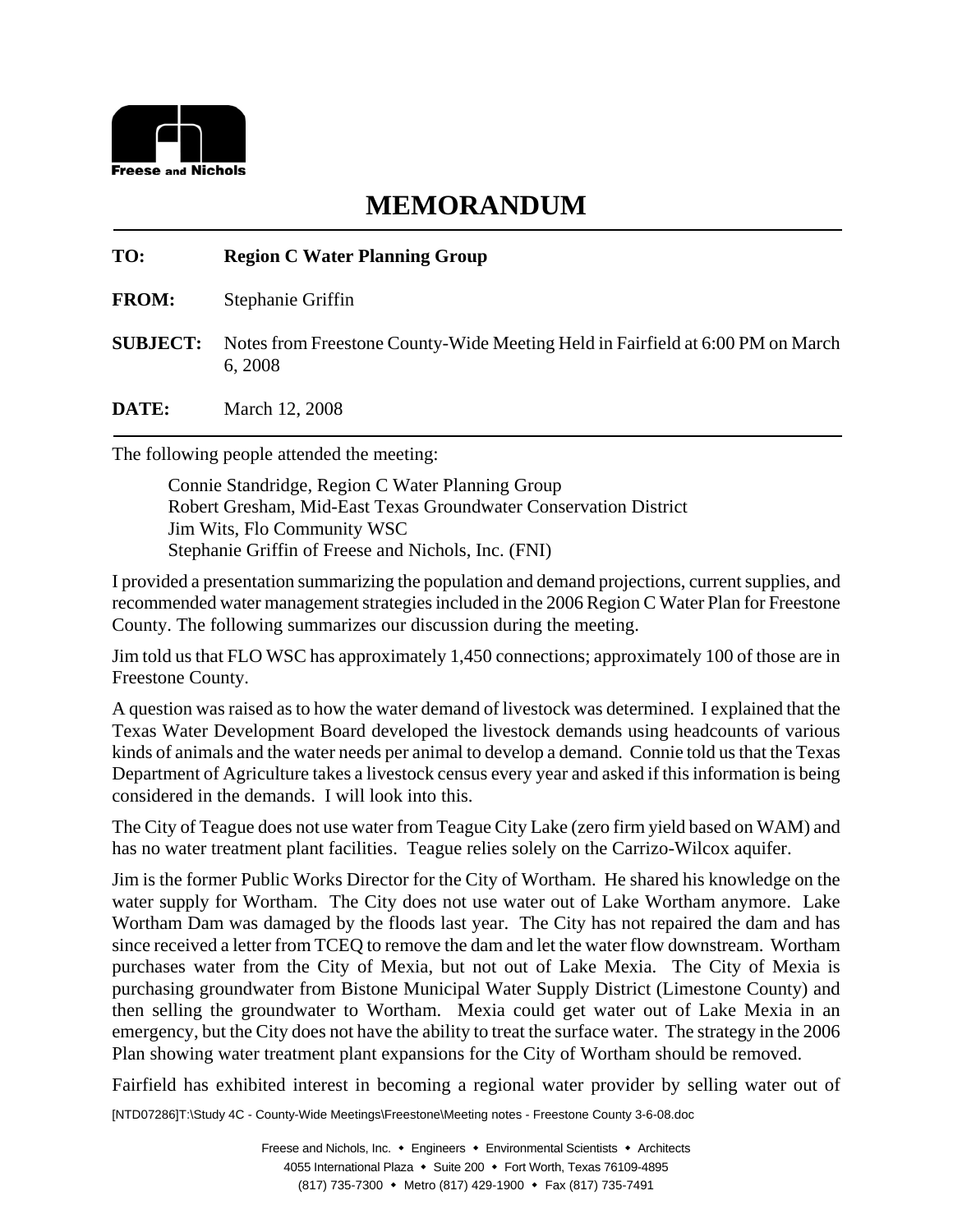Notes from Freestone County-Wide Meeting Held in Fairfield at 6:00 PM on March 6, 2008 March 12, 2008 Page 2 of 2

Richland-Chambers Reservoir to the neighboring communities in Freestone County. Fairfield has a contract with Tarrant Regional Water District for 6 MGD, most of which is being sold for steam electric purposes. Fairfield has approximately 1.5 MGD available to use at this time. The neighboring communities have encouraged Fairfield to secure additional water from Tarrant Regional Water District. At that time, the neighboring communities may be more interested in contributing funds to develop the pipelines. Fairfield has stated that their wells will likely dry up by 2025.

Flo Community WSC obtains all of its water from well fields in Leon County. No changes need to be made to the Region C portion of Flo Community WSC.

I told Robert that if the groundwater conservation district could send Region C the managed available groundwater before December 2008, that we could include this information in the 2011 Region C Water Plan.

Follow-Up Activities for Stephanie: (Responses are in *italics*.)

- Follow-up with the TWDB regarding the livestock demands. Are the annual Texas Department of Agriculture livestock counts used to update these demands? *Yes, the TWDB uses the annual livestock census from the Texas Agricultural Statistics Service to develop its baseline numbers. The projection rate was based on this information.*
- Review the current supply shown from Lake Livingston to Freestone County. Who is using this supply? *This supply is used by the steam-electric generators.*
- Call Fairfield and discuss the city's plans for future water supply. Mayor Roy Hill (903) 389-2633. *I left a message with Mayor Hill's office, but he did not return my phone call.*
- Should South Freestone WSC be considered a water user group in the 2011 Plan? *South Freestone WSC has 1,085 connections with a residential population of 3,255 according to the TCEQ Utility Database. The average day demand is 0.239 MGD. The TWDB definition for a water user group includes cities with populations greater than 500 and water providers with average day demands of 0.25 MGD. We should consider adding South Freestone County as a water user group in the 2011 Plan, instead of keeping it lumped in County-Other.*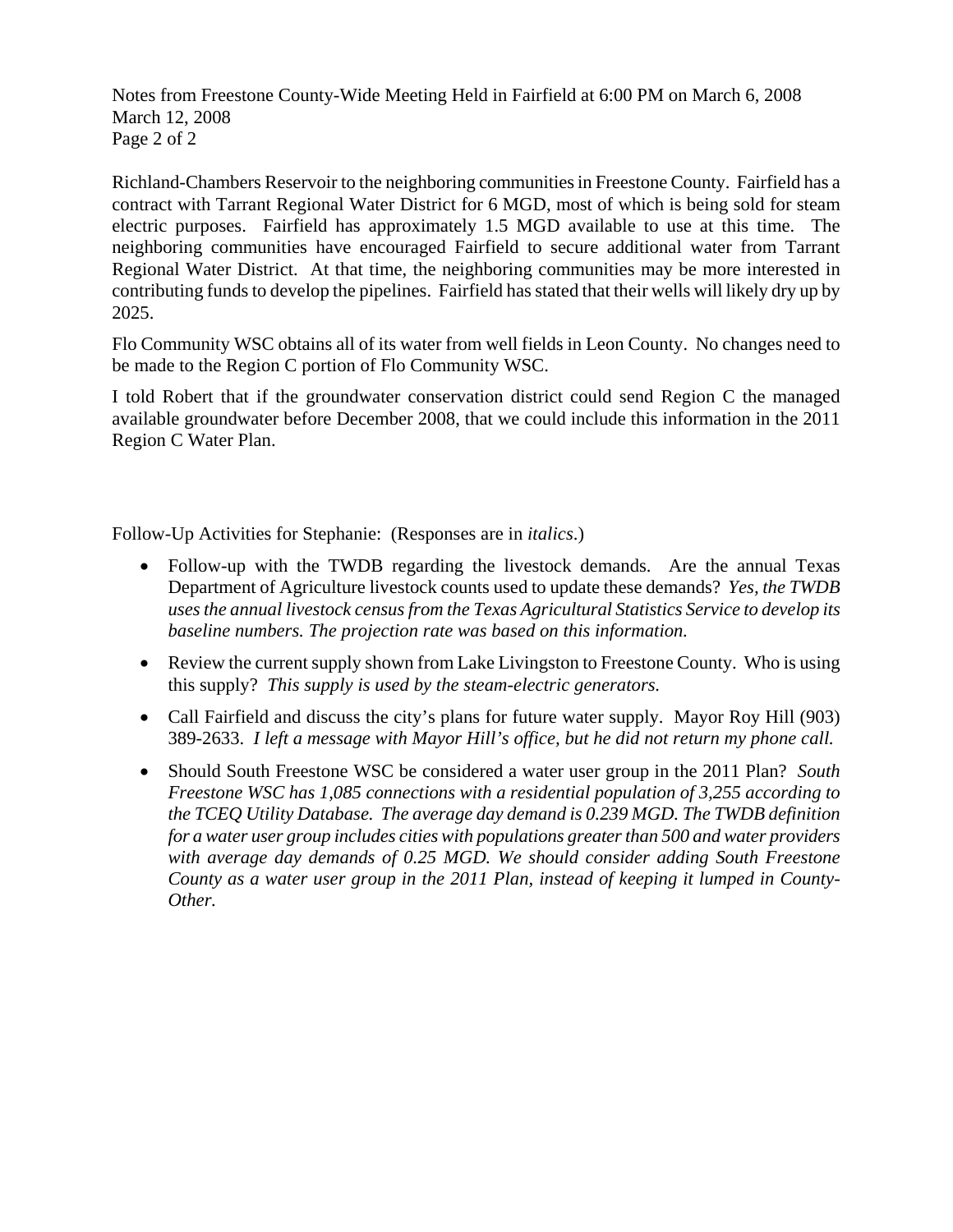

| TO:             | <b>Region C Water Planning Group</b>                                                                            |
|-----------------|-----------------------------------------------------------------------------------------------------------------|
| <b>FROM:</b>    | Stephanie Griffin                                                                                               |
| <b>SUBJECT:</b> | Notes from Grayson County-Wide Meeting Held at Grayson County College in<br>Denison at 3:00 PM on April 2, 2008 |
| DATE:           | April 22, 2008                                                                                                  |

Approximately forty people attended this meeting. The list of attendees who signed-in is on-file at Freese and Nichols, Inc. (FNI). The following Region C representatives attended the meeting:

Jerry Chapman, Greater Texoma Utility Authority Stephanie Griffin, FNI Tom Gooch, FNI John Minahan, Alan Plummer Associates, Inc. (APAI)

I presented the attached summary of projected growth and recommended water management strategies from the *2006 Region C Water Plan*. The following summarizes the discussion.

What is temporary overdrafting of the aquifer? I explained that temporary overdrafting is a strategy to allow entities to use more groundwater than what is considered reliably available according to the groundwater availability model (GAM). This strategy is included in the plan for the year 2010 to allow entities time to connect to surface water options. The assumption used by the Region C Water Planning Group (RCWPG) in the GAM assumes minimal drawdown of the aquifer over the next 50 years.

What is the status of the Oklahoma water? I responded that Oklahoma water is included in the 2006 Plan as a recommended strategy for Region C. The supply is assumed to be in place by 2050. The outcome of the legal action being pursued by the Tarrant Regional Water District could change the timing and amounts of water that might be available to North Texas in the future.

Jerry Chapman encouraged the group to keep the RCWPG informed of their future water management strategies. The RCWPG wants the regional plan to match the local plans. If a project is not included in the regional plan that an entity is pursuing, this could cause a problem for the entity in obtaining funding and/or permitting. The TWDB has funds available for water projects. Jerry gave the example of the amendment made to the 2001 Plan to allow Anna to drill another groundwater well. Tom added that to combat this problem, the RCWPG included strategies to supplement and replace wells over time for those entities currently relying on groundwater. How the strategy might be interpreted by the regulatory agencies is uncertain.

[NTD07286]T:\Study 4C - County-Wide Meetings\Grayson\Meeting notes -Grayson County 4-2-08.doc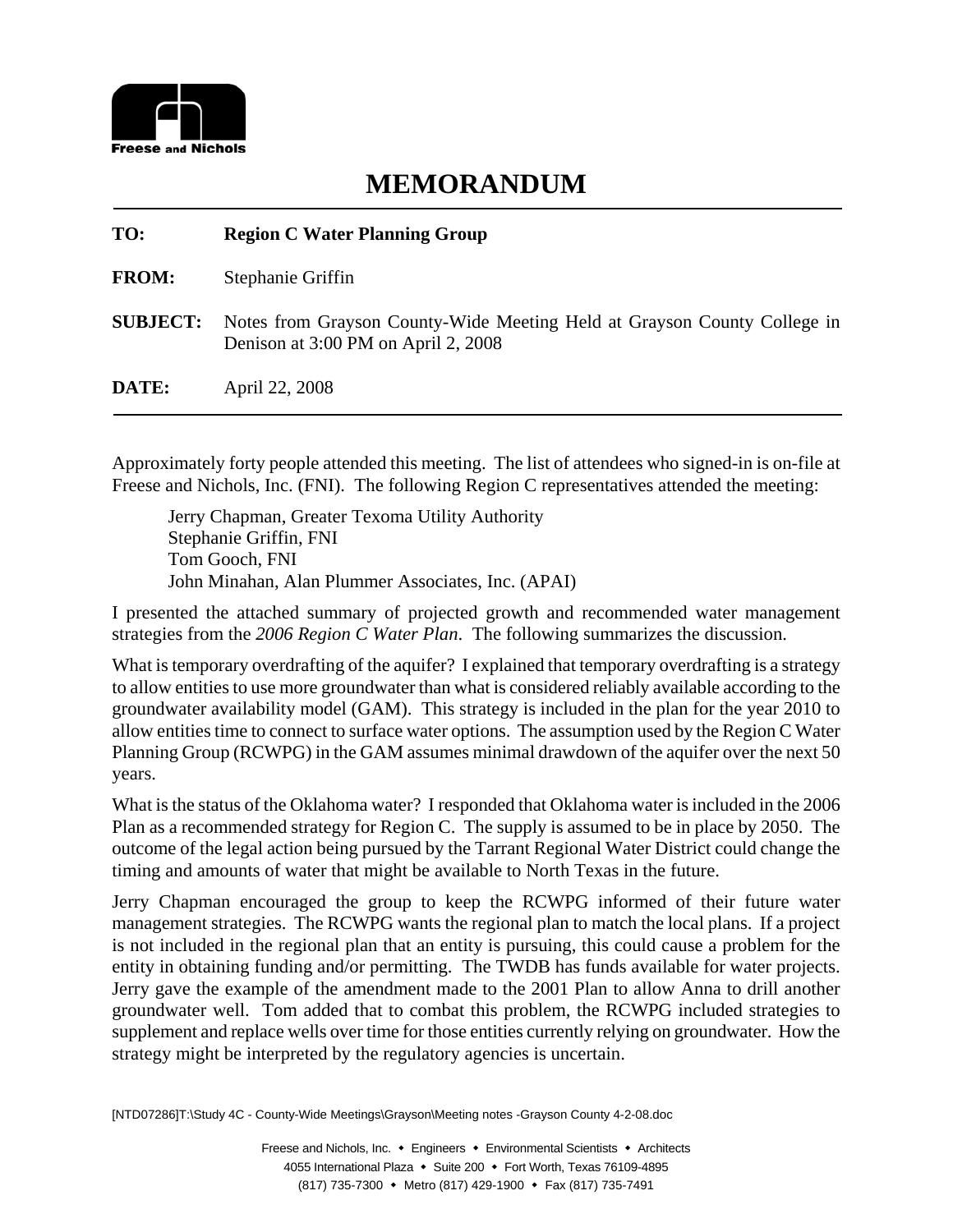Notes from Grayson County-Wide Meeting Held at Grayson County College in Denison at 3:00 PM on April 2, 2008 April 22, 2008 Page 2 of 2

Mayor Bill Magers of Sherman asked what is driving the temporary overdrafting strategy. He asked if the regional water plan was working against the area. Jerry responded that the population growth in North Texas combined with the critical groundwater supply issue has driven the TCEQ decision that a groundwater conservation district is needed in the area. Tom added that the water level in the aquifer could be lowered to make additional groundwater supply available. However, the Planning Group chose to maintain the aquifer level to avoid mining the aquifer. According to the GAM, the total groundwater supply available on a long-term basis is less than what is currently being pumped. Thus, the available water supply was distributed to all groundwater users at a smaller percentage than what they could pump at that time. Tom also commented that TCEQ incorrectly interpreted the strategy in the draft Priority Groundwater Management Area (PGMA) report. FNI provided comments regarding the incorrect interpretation of this strategy. Whether or not TCEQ corrected that information in the final report, we have not double checked.

Mayor Magers noted that Sherman is a large groundwater user in the county. He told the group that the City is converting from groundwater to surface water. Does the temporary overdrafting strategy really apply to Sherman? Tom replied that the current demands exceed the reliable long-term groundwater supply in Grayson County as determined by the GAM. Thus, the amount of groundwater allocated to each entity using groundwater was decreased by the same percentage such that the total groundwater supply was not exceeded. The "temporary overdraft" measure was added in 2010 to allow entities time to connect to surface water sources. He noted that the other option would have been to show a shortage for those entities currently relying completely on groundwater.

Jerry commented on the rule of capture, using the Ozarka case as an example. The court upheld the rule of capture but warned the State that it might not do so next time and that the allocation of groundwater supplies needed to be addressed. The State has addressed this ruling by developing groundwater conservation districts.

Another city representative commented that he is concerned that the State will prohibit the use of groundwater in the future.

Starr WSC asked if "Grayson County-Other" also had new wells as a strategy. Starr WSC plans to pursue TWDB funding for an additional well. Yes, new wells should be covered for all entities included as Grayson County-Other in the Region C Plan.

What strategies are included in the water conservation used in the Region C Plan? I responded that two conservation packages were developed – basic and expanded. Each municipal water user group was assumed to institute the "basic package". This package includes reduced water use based on the increasing costs to treat and distribute the water, public education, and the Federal clothes washer standards that only allow water-efficient washing machines to be sold now. Jerry added that the Water Conservation Advisory Council is reviewing water conservation strategies. This group will likely increase its focus on reviewing the conservation measures that are included in your water conservation and drought contingency plans. Conservation and reuse are an important part of the Region C Plan.

Jerry then led a discussion on the status of the groundwater conservation district being required by TCEQ. The contested case will be heard on May 12 in Austin.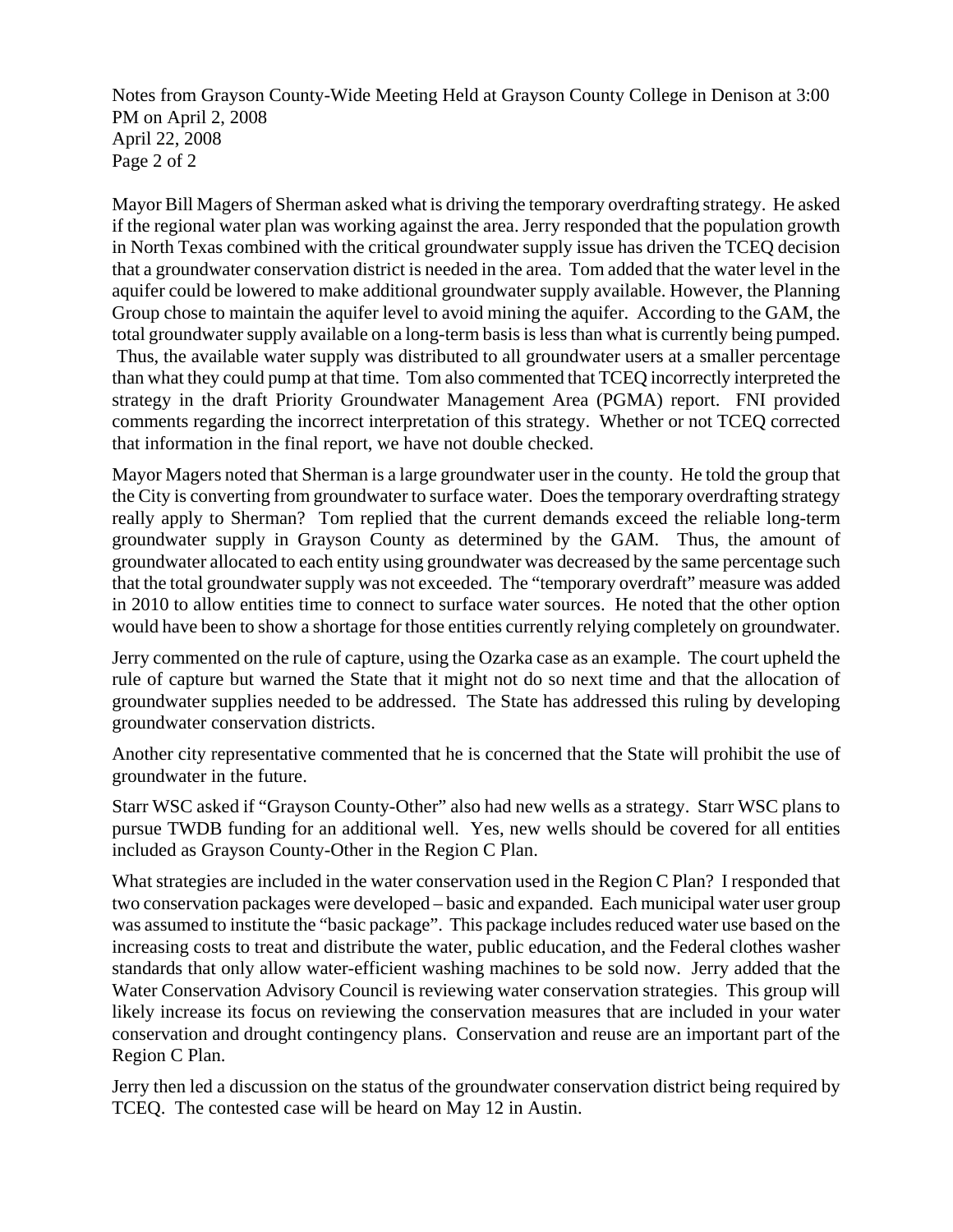

| TO:             | <b>Region C Water Planning Group</b>                                                                            |
|-----------------|-----------------------------------------------------------------------------------------------------------------|
| <b>FROM:</b>    | Stephanie Griffin                                                                                               |
| <b>SUBJECT:</b> | Notes from Kaufman County-Wide Meetings Held in Terrell at 10:00 AM and<br>Kaufman at 2:00 PM on March 14, 2008 |
| DATE:           | April 9, 2008                                                                                                   |

Sonny Groessel with the City of Terrell attended the meeting held at 10 AM in Terrell. We discussed the growth in the City of Terrell. The current population is estimated to be approximately 18,000. Thus, Terrell is growing faster than the Region C projections. Terrell has several developers planning residential housing in the near future. These areas are outside the current city limits but within the City's ETJ. At some point in the future, these developments will be within the city limits. Terrell has a number of commercial and industrial developments that are developing or plan to develop facilities within the city. Terrell is interested in developing a reuse supply. The City currently owns and operates its own wastewater treatment plant.

The following people attended the meeting in Kaufman:

Curtis Snow, City of Kaufman Tim Abbott, City of Mesquite Jeff Armstrong, City of Mesquite Stephanie Griffin of Freese and Nichols, Inc. (FNI)

I provided a presentation summarizing the population and demand projections, current supplies, and recommended water management strategies included in the 2006 Region C Water Plan for Kaufman County. The following summarizes our discussion during the meeting.

Mesquite sells wholesale water to the Heartland Subdivision. The subdivision is approximately 30 percent built out. In the future, Mesquite will likely provide wholesale water to Markout WSC who will in turn sell to Heartland.

As for population projections, Curtis noted that the total county projections appear to be low. They may be ok for the City of Kaufman, but Crandall and Terrell are experiencing significant growth. I responded that the population and demand projections will be reviewed for the 2011 Plan and that the Planning Group would be sending a survey about a year from now to get local input on the projections.

Curtis questioned the impact of reuse on downstream users. I tried to explain that the permitting process considers the potential impact on downstream users. Imported water from other basins is

[NTD07286]T:\Study 4C - County-Wide Meetings\Kaufman\Meeting notes - Kaufman County 3-14-08.doc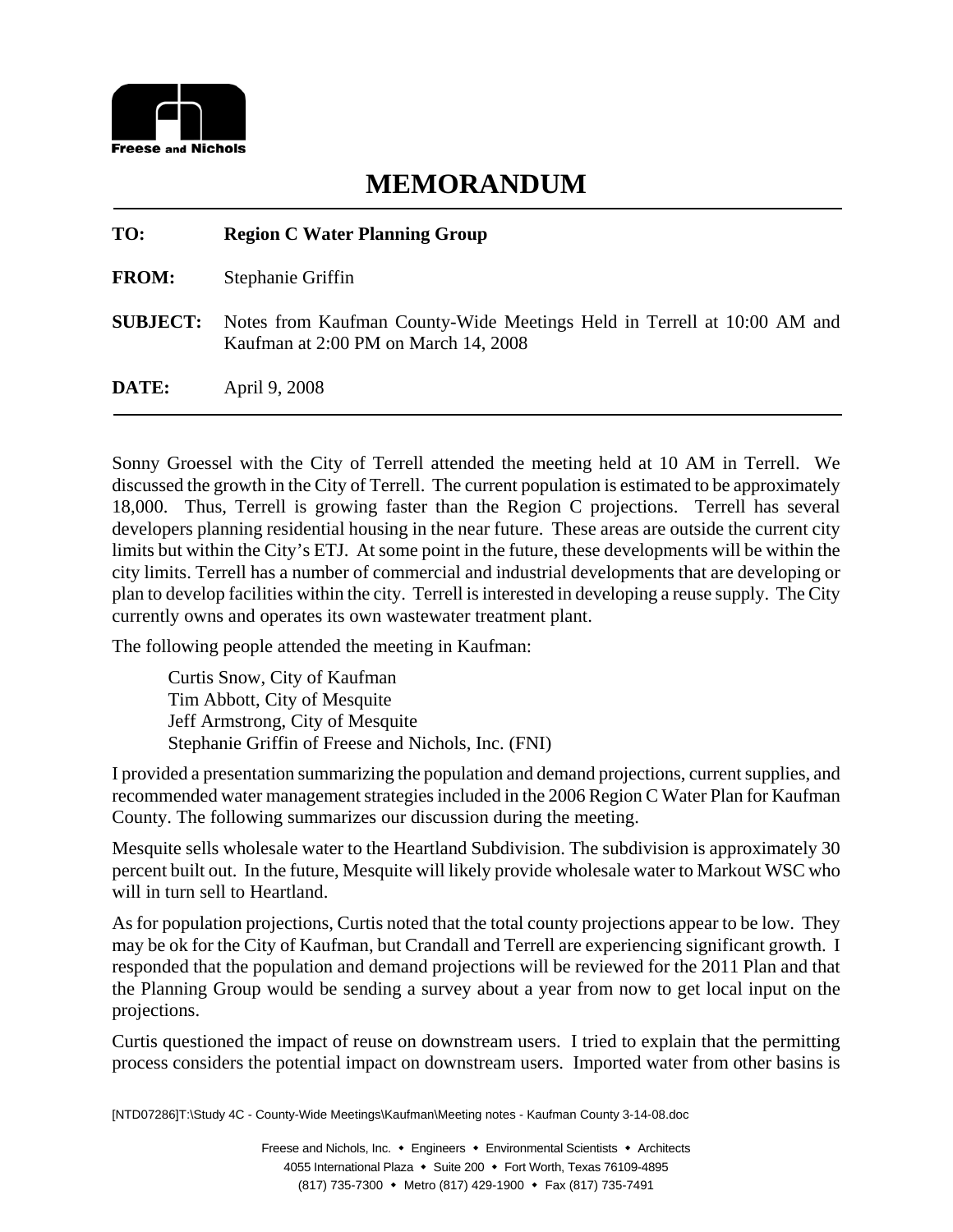Notes from Kaufman County-Wide Meetings Held in Terrell at 10:00 AM and Kaufman at 2:00 PM on March 14, 2008 April 9, 2008 Page 2 of 2

water that would not have naturally been in the area and would not have an impact on downstream users in the basin of use.

Following this meeting, I corresponded with Vickie Armstrong of Rose Hill Special Utility District (SUD) by email. Kaufman County is experiencing tremendous growth at this time. A number of entities that were not included as water user groups (WUG) in the 2006 Plan now meet the TWDB definition and need to be added as individual WUGs in the 2011 Plan, including:

- Talty WSC (TCEQ shows an average day demand of 0.900 MGD)
- Forney Lake WSC (TCEQ shows an average day demand of 0.726 MGD)
- Rose Hill SUD (TCEQ shows an average day demand of 0.317 MGD)

In addition, the following entities are growing but do not quite meet the TWDB definition to be stand-alone WUGs:

- Poetry WSC (TCEQ shows an average day demand of 0.202 MGD)
- Becker-Jiba WSC (TCEQ shows an average day demand of 0.200 MGD)
- Markout WSC (TCEQ shows an average day demand of 0.197 MGD)
- Elmo WSC (TCEO shows an average day demand of 0.131 MGD)
- North Kaufman WSC (TCEQ shows an average day demand of 0.131 MGD)
- Lawrence WSC (TCEQ shows an average day demand of 0.054 MGD)

Ms. Armstrong also inquired about including the City of Elmo as a stand-alone WUG. I have not been able to find a population estimate for Elmo in the recent population estimates prepared by the NCTCOG, State Demographer, or Census.

Follow-Up Activities for Stephanie: (Responses provided in *italics*.)

- Send Sonny the TWDB population estimates. *Done.*
- Add the SRA water to the NTMWD future supply slide. *Done.*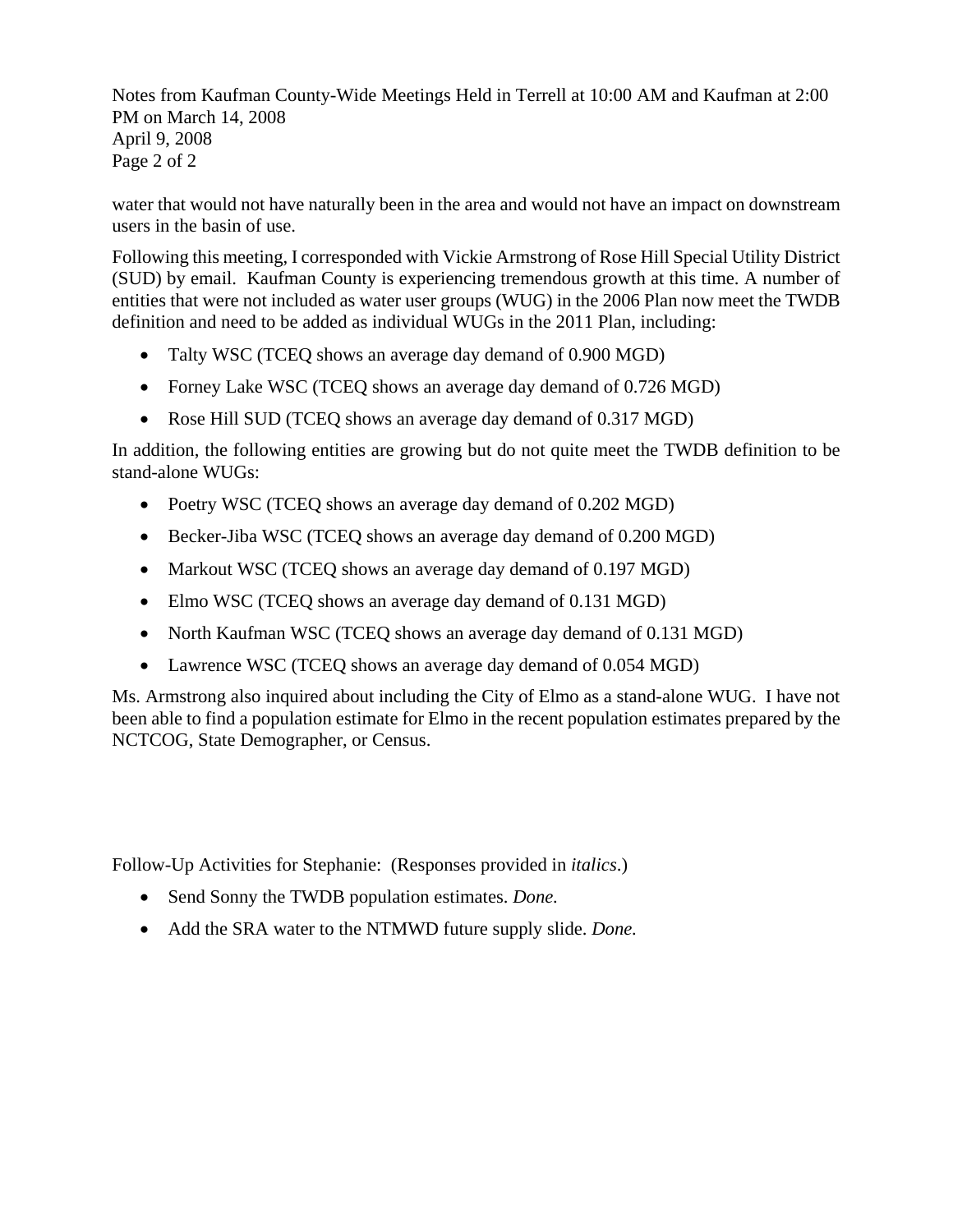

## **TO: Region C Water Planning Group**

**FROM:** Stephanie Griffin

**SUBJECT:** Notes from Navarro County-Wide Meeting Held in Corsicana at 2:00 PM on March 6, 2008

**DATE:** March 13, 2008

The following people attended the meeting:

Connie Standridge, City of Corsicana and Region C Water Planning Group Jim McCarter, Region C Water Planning Group Dennis Donoho, MEN WSC and Alternate to Region C Water Planning Group Stephanie Griffin of Freese and Nichols, Inc. (FNI)

I provided a presentation summarizing the population and demand projections, current supplies, and recommended water management strategies included in the 2006 Region C Water Plan for Navarro County. The following summarizes our discussion during the meeting.

Corsicana makes up about half of the population of Navarro County. We reviewed the recent Texas Water Development Board figure comparing the Region C projected population growth through 2010 to the State Demographer estimates through 2007. Connie believes the Region C projections are more in line with what the county is experiencing in terms of population. The reason for the dip in 2004 in the State Demographer estimates is unknown. The current NCTCOG population estimate is approximately 50,200 for the county. Connie thinks that the Region C population projections are still appropriate for the county. I told the group that Region C would be sending a survey seeking input on population and demand projections for the 2011 Plan.

Jim noted that there has been a lot of activity in terms of rebuilding stock ponds in the area, as well as the construction of new stock ponds.

Corbett WSC may be a water user group now.

Updates for Corsicana: The timing of the connection to Richland-Chambers Reservoir has been changed. The 2006 Plan shows this connection coming online in 2050. Corsicana currently has the pipeline under construction. The pipeline should be completed by the end of 2009. The pipeline is sized to carry the full 13,650 AF/Y that Corsicana has in water rights. The pipeline will connect to Lake Halbert. A new 12 MGD water treatment plant is being designed to treat this supply at the existing Lake Halbert Water Treatment Plant site.

Connie provided a copy of the current wholesale customers for the City of Corsicana.

[NTD07286]T:\Study 4C - County-Wide Meetings\Navarro\Meeting notes - Navarro County 3-6-08.doc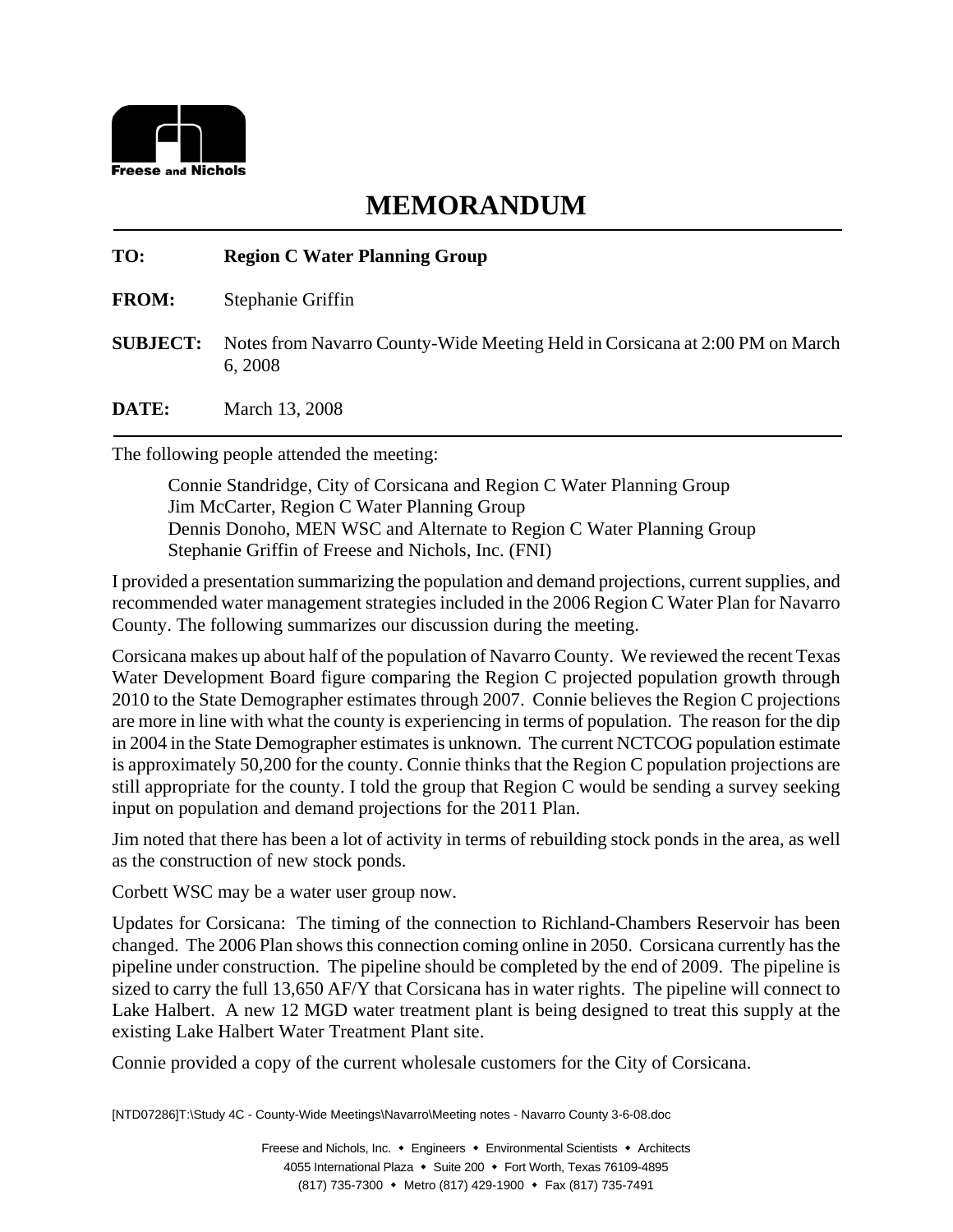Notes from Navarro County-Wide Meeting Held in Corsicana at 2:00 PM on March 6, 2008 March 13, 2008 Page 2 of 3

Connie noted that the demand growth in the county has been approximately 1 MGD every 10 years. Dennis said that MEN WSC has seen about a 7 to 8 percent increase in meters every year for the last several years. Approximately 1/3 of the MEN WSC service area consists of seasonal residents.

Dennis asked if Navarro County was considering the development of a groundwater conservation district. I didn't recall Navarro County being in the recent PGMA report. I will look at that again. Connie said that typically the county puts together a groundwater district. The issue has not been discussed recently. Dennis commented that he would like to see Navarro County develop its own groundwater conservation district, if one is created. I commented that the Legislature prefers multicounty groundwater conservation districts be established these days.

Follow-Up Activities for Stephanie: (Responses are in *italics*.)

- Check on the status of the proposed Heart's Bluff Mitigation Bank. *I spoke with Wayne Lea of the Corps of Engineers on March 13 regarding the status of the Heart's Bluff Mitigation Bank application. Mr. Lea informed me that the application had been denied a while back on the basis that it was in the footprint of the proposed Marvin Nichols Reservoir, which is included in the State Water Plan. Mr. Lea noted that if the proposed reservoir is ever removed from the State Water Plan then the application could be resubmitted for consideration at that time.*
- Let attendees know who has the run-of-the-river rights in the county. *Kerens has run-of-theriver water rights for 252 acre-feet per year out of the Trinity River.*
- Look up the CCN map and see where the boundaries of Brandon-Irene WSC fall. Let Jim know. *Brandon-Irene WSC has CCN 10745. I have attached copy of the CCN map highlighting the small area of Brandon-Irene WSC's CCN in Navarro County. This is very small. We should reevaluate the entity's population and demand projections that are assumed to be in Ellis, Hill, and Navarro counties. While not a lot of the entity's demand is in Region C, my initial thought is that the amount in Navarro County might need to be a little less and be more along the lines of what is assumed to be in Ellis County.*
- Find out if Corbett WSC should be included as a WUG in the 2011 Plan. *According to TCEQ, Corbet WSC has 913 meters, and a residential population of 2,739. The TCEQ Utility Database shows that Corbet WSC currently has an average day demand of 0.137 MGD. The TWDB definition for a water user group includes cities with populations greater than 500 and water providers with average day demands of 0.25 MGD. For now, it appears that Corbet WSC will remain part of Navarro County-Other.*
- Check the TCEQ PGMA report. Was Navarro Count included? Let Dennis know. *The June 2007 TCEQ Updated Evaluation for the North-Central Texas – Trinity and Woodbine Aquifers – Priority Groundwater Management Study Area included Navarro County. The report concluded that the creation of one or more groundwater conservation districts "may be warranted in the future if groundwater usage practices and trends drastically exceed what is projected in the 2006 regional water plans" for Delta, Hunt, Kaufman, Lamar,*